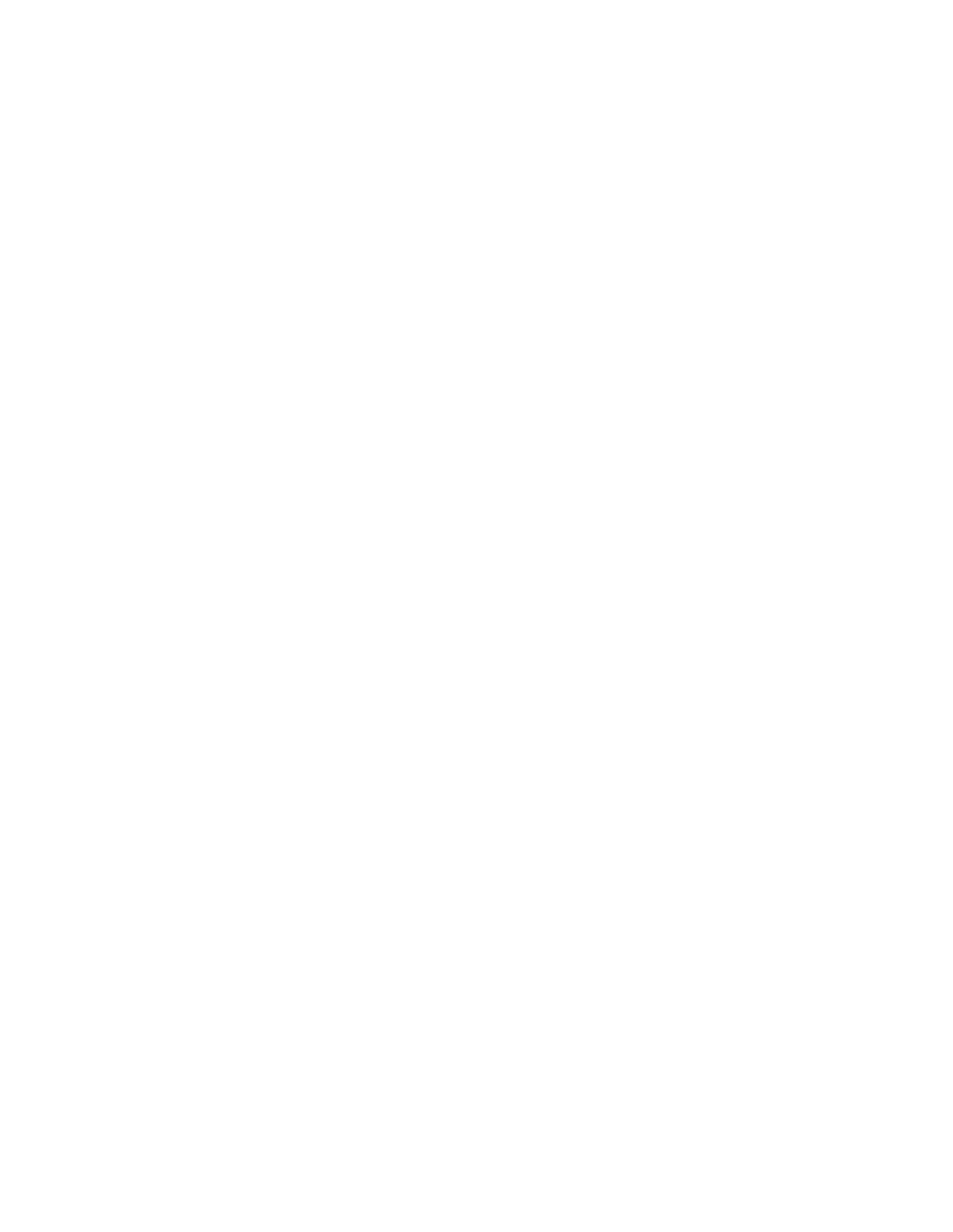# REVISOR'S NOTE

NOTE: In the preparation of the 2018 Colorado Revised Statutes, the Office of Legislative Legal Services has compiled, edited, and arranged the statutes to include changes made at the 2018 Regular Session and in accordance with article 5 of title 2, Colorado Revised Statutes.

Itemized below are the changes to the 2018 Colorado Revised Statutes made in accordance with the authority set forth in section 2-5-103 to "improve the style and clarity of the laws, yet preserve the intent, effect, and meaning of each statutory provision".

# **Category Type of change**

- **a. Punctuation.** A uniform system of punctuation was used in the preparation of C.R.S., and the punctuation has been changed accordingly.
- **b. Capitalization.** A uniform system of capitalization was used, and changes were made accordingly.
- **c. Present tense.** Language in the statutes has been changed to the present tense.
- **d. Short title and definition sections.** Language and format in short title and introductory portions of definition sections were standardized.
- **e. Effective date.** References to "the effective date of said section (article/part)" were changed to the actual date when the section (article/part) became effective.
- **f. Provisos.** The term "provided that" was changed to "except that" or "if" to conform to statutory format.
- **g. Grammatical changes.**In some instances,languagewas rewritten to correct grammar without changing substantive meaning.
- **h. Form Numbering changes.** Changes were made in C.R.S. numbering or in numbering or wording of internal references to conform to the C.R.S. numbering system and statutory format.
- **i. "C.R.S. 1973" and "C.R.S." changes.** References to "C.R.S. 1973" or to "C.R.S." were corrected to conform to H.B. No. 1291, 1983 Session, and added "C.R.S." to or deleted "C.R.S." from internal references to conform to statutory format.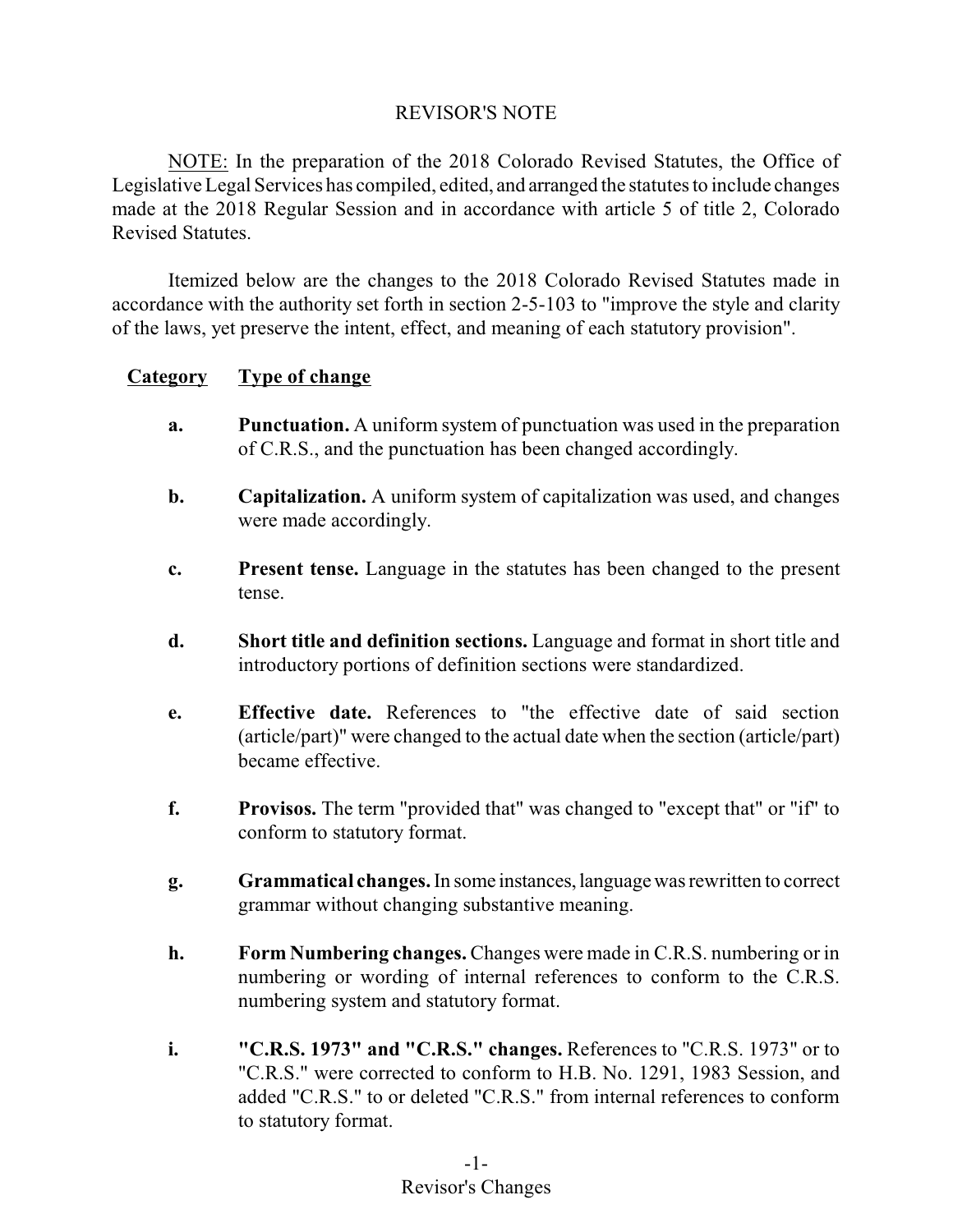- **j. Spelling.** Misspelled words were corrected.
- **k. Move "and" or "or" at the end of a paragraph, subparagraph, sub-subparagraph.** Moved an "and" or "or" to the next to last paragraph, subparagraph, or sub-subparagraph when a paragraph, subparagraph, or sub-subparagraph is added or repealed to conform to statutory format.
- **l. Numeric order of internal references.** Moved internal references to arrange them numerically to conform to statutory format.
- **m. Title 12 internal references.** Updated internal references referring to provisions that were relocated as part of the Title 12 Project.

- 1-2-204 (2)(j.5), category a.
- 1-6-111 (8), category a.
- 1-13-720  $(1)(c)$ , category g.
- 1-45-103 (12)(c), updated the United States Reports case citation to include the volume and page number.

#### **TITLE 2**

- 2-3-1203 (6)(a)(I), (14)(a)(VI), (14)(a)(VII), (14)(a)(VIII), and (14)(a)(IX), category a.
- 2-5-126 (2)(u), category e.

- 6-1-716 (2)(c), category a.
- 6-1-802 (1), Senate Bill 18-034 harmonized with House Bill 18-1027. (10), category g and Senate Bill 18-034 harmonized with House Bill 18-1027.
- 6-16-110.5 (3)(d) and (3)(e), category k.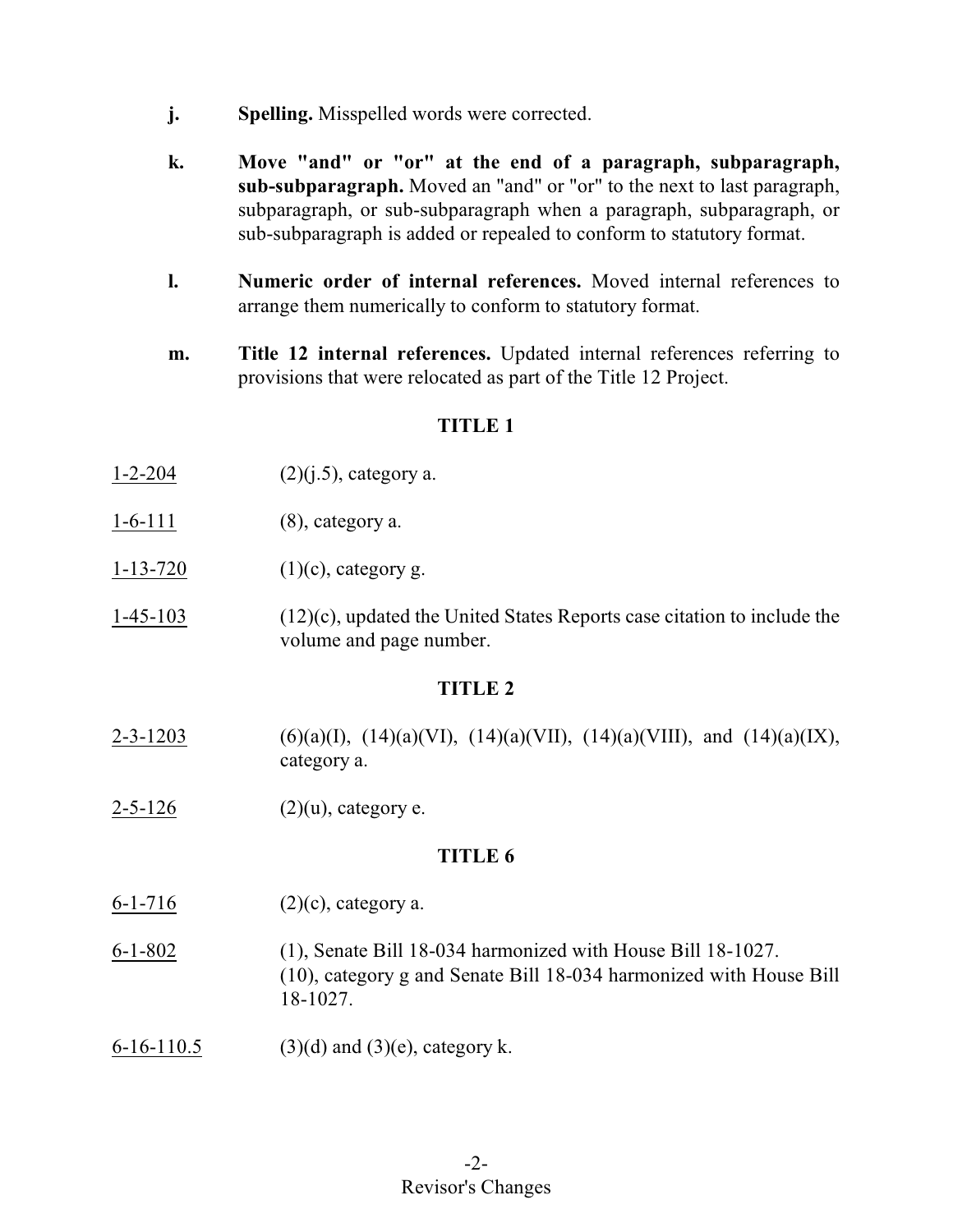| $8 - 14.3 - 202$  | (9), House Bill 18-1343 harmonized with House Bill 18-1375.                                                                                          |  |
|-------------------|------------------------------------------------------------------------------------------------------------------------------------------------------|--|
| $8 - 83 - 303$    | IP, category a.                                                                                                                                      |  |
| $8 - 83 - 304$    | $(2)$ , category a.                                                                                                                                  |  |
| $8 - 83 - 305$    | $(2)(c)(I)$ , category a.                                                                                                                            |  |
| <b>TITLE 9</b>    |                                                                                                                                                      |  |
| $9 - 1.5 - 103$   | $(4)(b)$ , changed "governmental agency" to "government agency" for<br>consistent use of terminology throughout the article.<br>$(10)$ , category e. |  |
| $9 - 1.5 - 104.2$ | $(5)$ , category g.                                                                                                                                  |  |
| $9 - 1.5 - 104.3$ | Category a.                                                                                                                                          |  |
| $9 - 1.5 - 105$   | $(1)$ , category a.<br>$IP(2)$ , category e.                                                                                                         |  |
| <b>TITLE 10</b>   |                                                                                                                                                      |  |
| $10-1-103$        | $(6)(b)(II)$ , category g.                                                                                                                           |  |
| $10-3-1104$       | $(4)(a)$ , category l.                                                                                                                               |  |
| $10-11-127$       | $(2)(b)$ , category g.                                                                                                                               |  |
| $10-16-102$       | (16.5), changed "Lewy bodies dementia" to "Lewy body dementia" to<br>accurately reflect the name of the disease.                                     |  |
| $10-16-124.5$     | $(8)(b)(II)$ , as it is effective until January 1, 2019, category a.                                                                                 |  |

- 10-16-124.8 (1)(a), category g.
- 10-16-133 (5)(c), changed "25.5-8-103 (8)" to "25.5-8-103 (2)" to correct an inaccurate reference to the subsection in which the children's basic health plan is defined.
- 10-16-413.5 (1)(a), category j.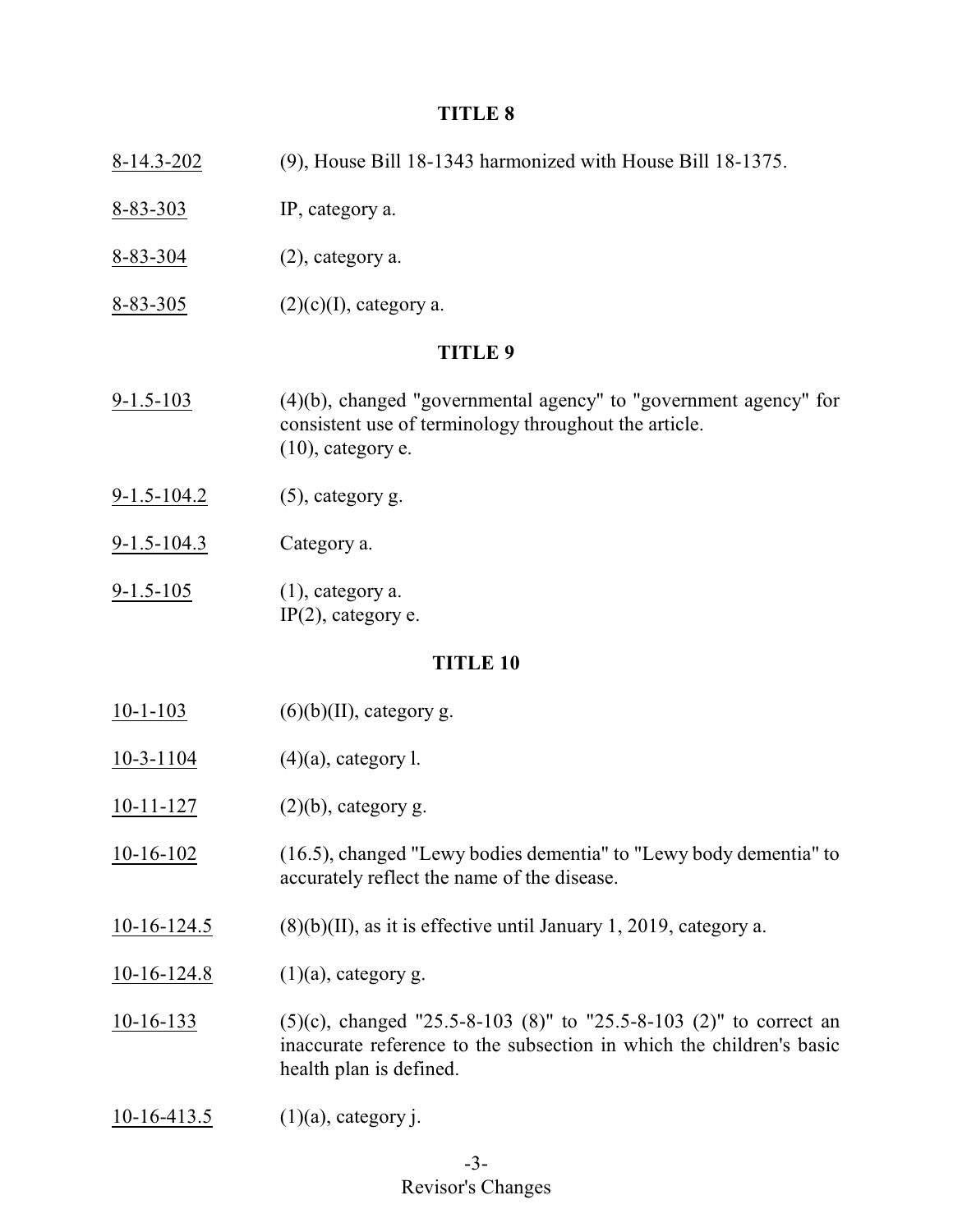- 11-33-106 (2)(b), category m.
- 11-51-302 (6)(b), category a.
- 11-51-307 (1)(i) and (1)(j), category k.

- $12-8-108$  (2)(a), changed "division of private occupational schools" to "private occupational school division" to correct an inaccurate reference to the name of the division as created in section 23-64-105.
- 12-29.5-106 (1)(l), subdivided paragraph (l) into subparagraphs  $(I)$ ,  $(II)$ , and  $(III)$  for improved style and clarity.
- 12-33-120 (3), category b.
- 12-35-124  $(1)(g)(III)(C)$ , category j.
- 12-35-125 (1)(f) and (1)(i), category k.
- $12-35-128$  (3)(b)(V), category a.
- 12-35-128.8 IP(4)(a), category e. (5), added "fluoride" after "silver diamine" to correct an inconsistent and inaccurate reference to the name of the topical medicament.
- 12-35.5-103 (3)(a), changed "division of private and occupational schools" to "private occupational school division" to correct an inaccurate reference to the name of the division as created in section 23-64-105.
- $12-35.5-110$  (1)(c)(II), category b.
- 12-36-106 (3)(w), category b.
- 12-37.3-102 (7), category a.
- 12-38-111.6  $(4.5)(b)(I)(A.5)$ , category j.
- 12-41-113 IP(5)(a) and (5)(a)(I), numbered as IP(5) and (a)(I) in House Bill 18-1155, but relocated the paragraph "(a)" designation that appeared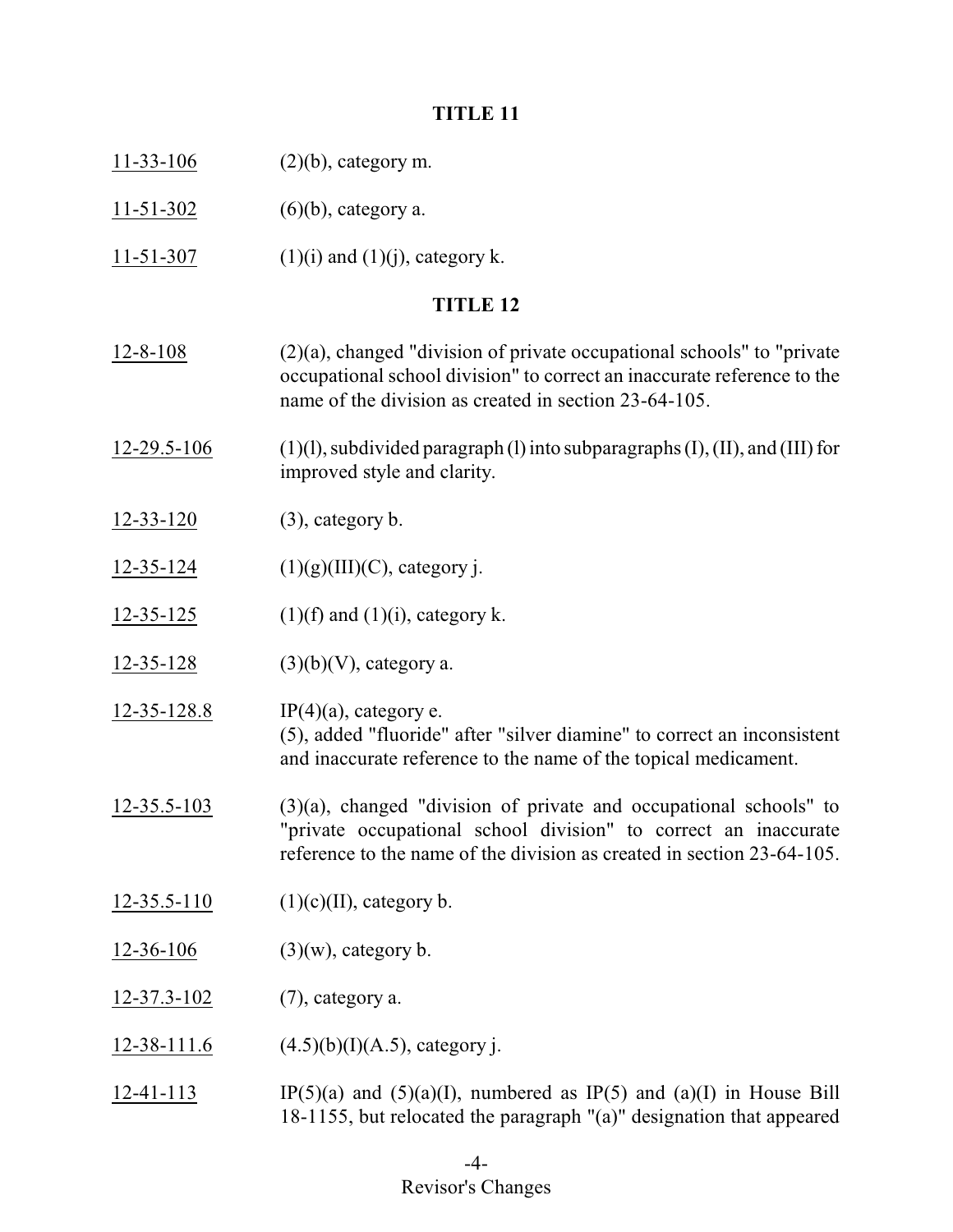before " $(I)$ " to follow the head note for IP $(5)$  to conform to statutory format.

- 12-41-208.5 (1)(d)(I), changed "certified physical therapy assistant" to "certified physical therapist assistant" to correct an inconsistent and inaccurate reference to the title of a person certified to practice pursuant to part 2 of article 41 of title 12.
- $12-61-110$  (4)(a)(I), category e.
- $12-61-1103$  (2), category h.
- 12-61-1106 (3)(b)(III), category h.  $(7)(a)$ , category j. (9), category h.  $(11)(b)$ , category j.
- 12-61-1107 (2)(a) and (2)(b), appeared as subsection (2) in House Bill 18-1291, but subdivided the subsection into two paragraphs by placing the future repeal language into its own paragraph for improved style and clarity.  $(2)(a)$ , as relettered, category e.

- 13-3-116 (2)(f), category a.
- 13-4-102 (2)(gg), Senate Bill 18-036 harmonized with House Bill 18-1375.
- $13-14-103$  (1)(c), category a.
- 13-32-101 (1)(c)(III)(D), added sub-subparagraph (D) on revision to reflect the future repeal of subsection  $(1)(c)(III)$  created by sections 3 and 5 of Senate Bill 18-056.  $(5)(g)(II)$ , added subparagraph (II) on revision to reflect the future repeal of subsection (5)(g) created by sections 3 and 5 of Senate Bill 18-056.  $(5)(h)(II)$ , added subparagraph  $(II)$  on revision to reflect the future repeal of subsection (5)(h) created by sections 3 and 5 of Senate Bill 18-056.
- 13-32-105 (1)(b), category a.
- 13-40.1-101 (4)(f), category a.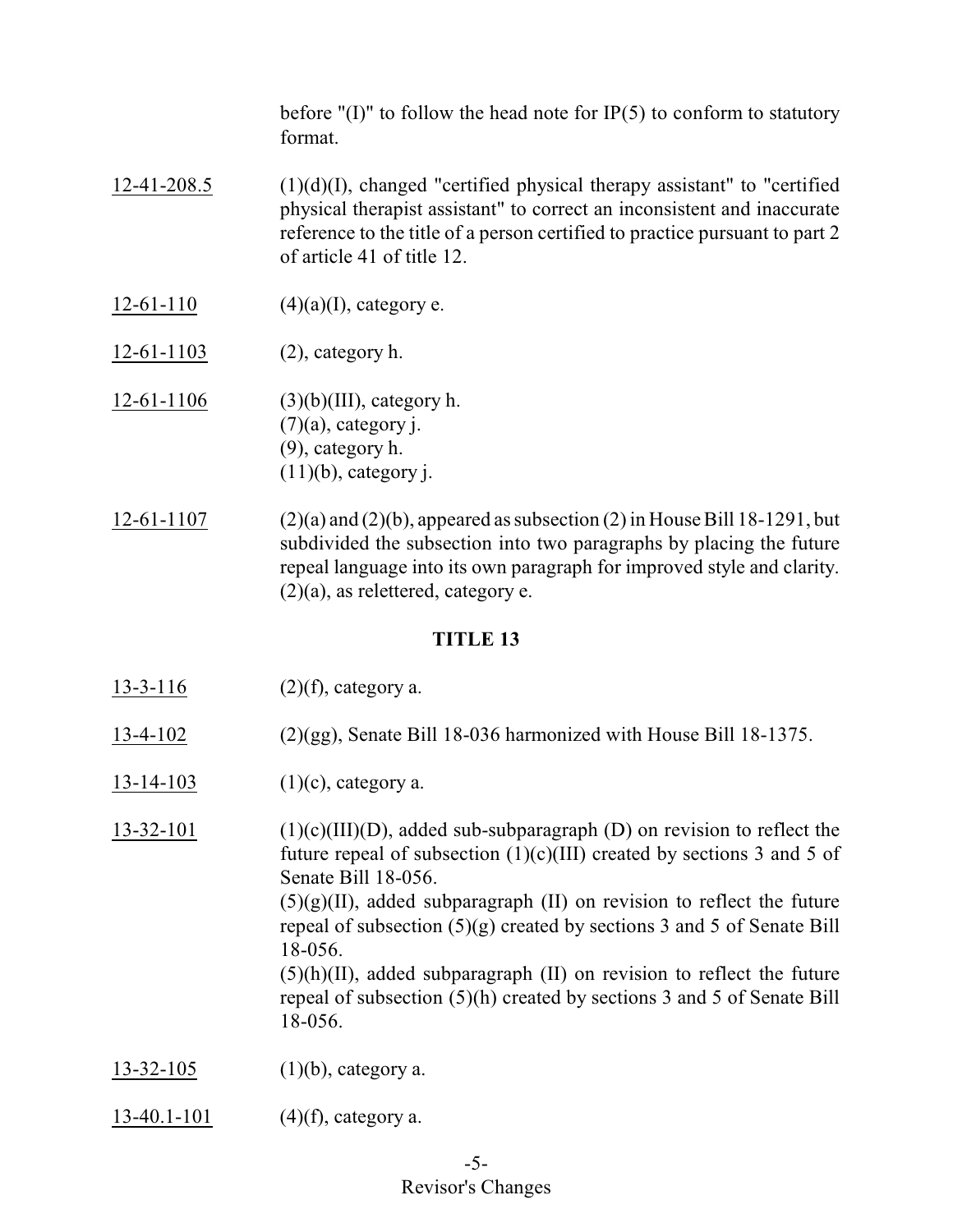| $14 - 10 - 107.5$ | Senate Bill 18-092 superseded by House Bill 18-1363.                                                                                                     |
|-------------------|----------------------------------------------------------------------------------------------------------------------------------------------------------|
| $14-10-115$       | $(15)(b)(II)$ , category g.                                                                                                                              |
|                   | <b>TITLE 15</b>                                                                                                                                          |
| $15 - 16 - 106$   | Added entire section on revision to reflect the future repeal of part 1 of<br>article 16 of title 15 created by sections 2 and 16 of Senate Bill 18-180. |
| $15 - 16 - 207$   | Added entire section on revision to reflect the future repeal of part 2 of<br>article 16 of title 15 created by sections 2 and 16 of Senate Bill 18-180. |
| $15 - 16 - 308$   | Added entire section on revision to reflect the future repeal of part 3 of<br>article 16 of title 15 created by sections 2 and 16 of Senate Bill 18-180. |
| $15 - 16 - 402$   | Added entire section on revision to reflect the future repeal of part 4 of<br>article 16 of title 15 created by sections 2 and 16 of Senate Bill 18-180. |
| $15 - 16 - 503$   | Added entire section on revision to reflect the future repeal of part 5 of<br>article 16 of title 15 created by sections 2 and 16 of Senate Bill 18-180. |
| $15 - 16 - 602$   | Added entire section on revision to reflect the future repeal of part 6 of<br>article 16 of title 15 created by sections 2 and 16 of Senate Bill 18-180. |
| $15 - 16 - 705$   | Added entire section on revision to reflect the future repeal of part 7 of<br>article 16 of title 15 created by sections 2 and 16 of Senate Bill 18-180. |
| $15 - 5 - 813$    | $(5)$ , category e.                                                                                                                                      |
| 15-5-1404         | IP(1), (1)(a), (1)(b), (1)(c), (1)(d), (1)(e), and (2), category e.                                                                                      |
| $15 - 12 - 621$   | $(6)$ , category a.                                                                                                                                      |
| 15-16-913         | $(1)(d)$ , numbered as subsection $(1)(c)(IV)$ in Senate Bill 16-085, but<br>was renumbered on revision to conform to statutory format.                  |
| <b>TITLE 16</b>   |                                                                                                                                                          |

16-2.5-121 Senate Bill 18-030 harmonized with Senate Bill 18-034, House Bill 18-1023, House Bill 18-1024, House Bill 18-1025, and House Bill 18-1027.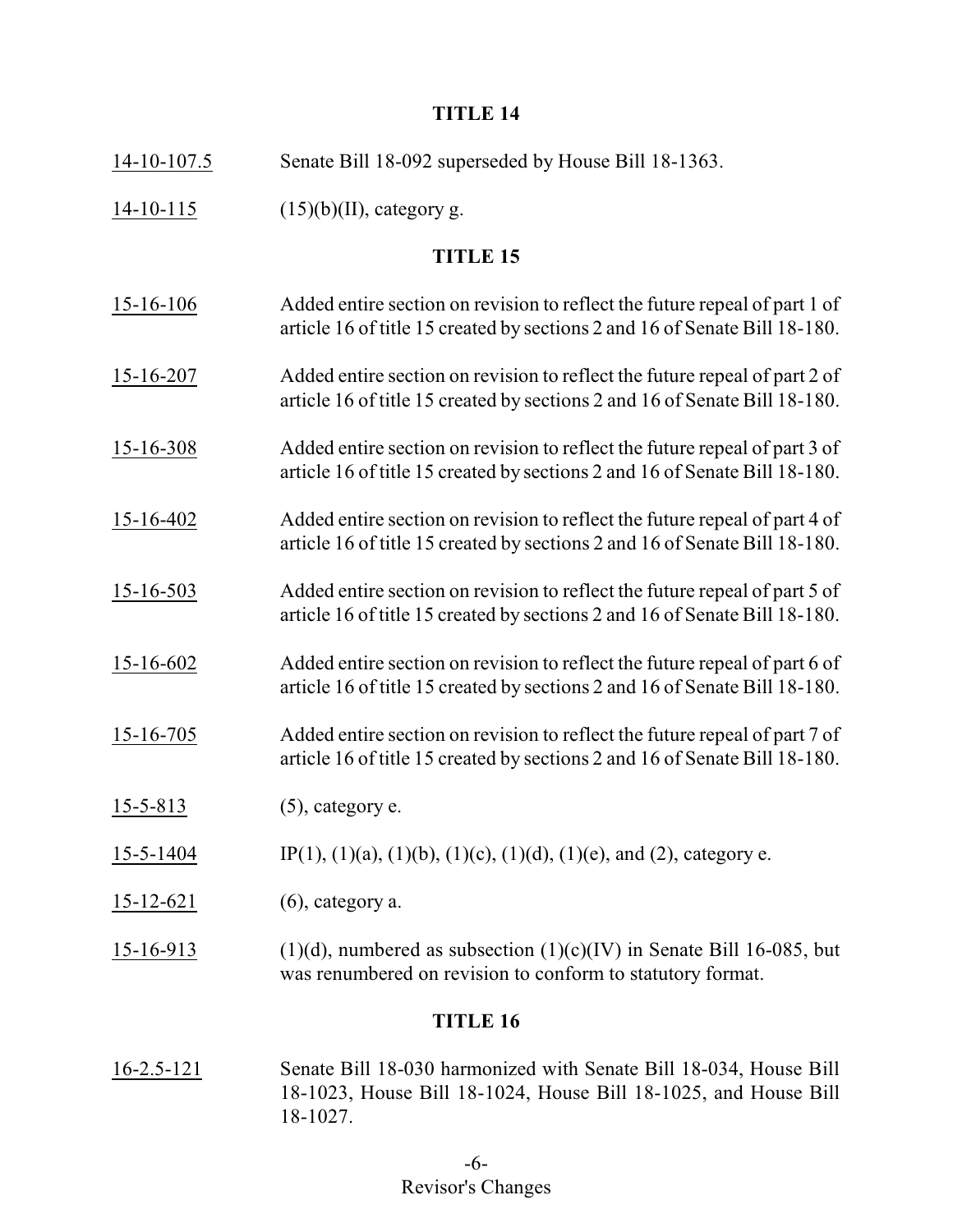# 16-2.5-124 Senate Bill 18-036 harmonized with House Bill 18-1025.

- 16-11-102 IP(1)(a)(II.5), category e.
- 16-11.9-201 (1)(a), category j.
- 16-13-701 IP(2)(c)(I), category j.
- 16-18.5-106.5 (5), categories h and l.
- 16-22-113 (1)(a.5), category h.  $(2)(e)$  and  $(2)(f)$ , category a.

## **TITLE 17**

- 17-22.5-405 (9)(a.5)(I)(B) and (9)(a.5)(III), category j.
- $17-24-111$  (6)(a), category a.
- 17-27.7-103 (1), category a.
- 17-32-105 (1)(g), category a.
- 17-42-104 IP(1), category h.

- $18-1.3-401$  (1)(a)(III)(F), category e.  $(1)(a)(V)(B), (1)(a)(V)(C), (1)(a)(V)(C.5), (1)(a)(V)(C.7),$  $(1)(a)(V)(D)$ , and  $(1)(a)(V)(E)$ , category h.
- 18-3-505 (4)(a)(III)(C), category a.
- $18-5.5-102$  (1)(g), category g.
- 18-12-102 (2), category g.
- 18-17-103 (5)(b)(XVI), category l.
- 18-18-102 (18), House Bill 18-1187 harmonized with House Bill 18-1295.  $(18)(b)(I)$ , category m.
- $18-20-103$  (1)(a), (1)(b), (1)(c), and (1)(d), category a.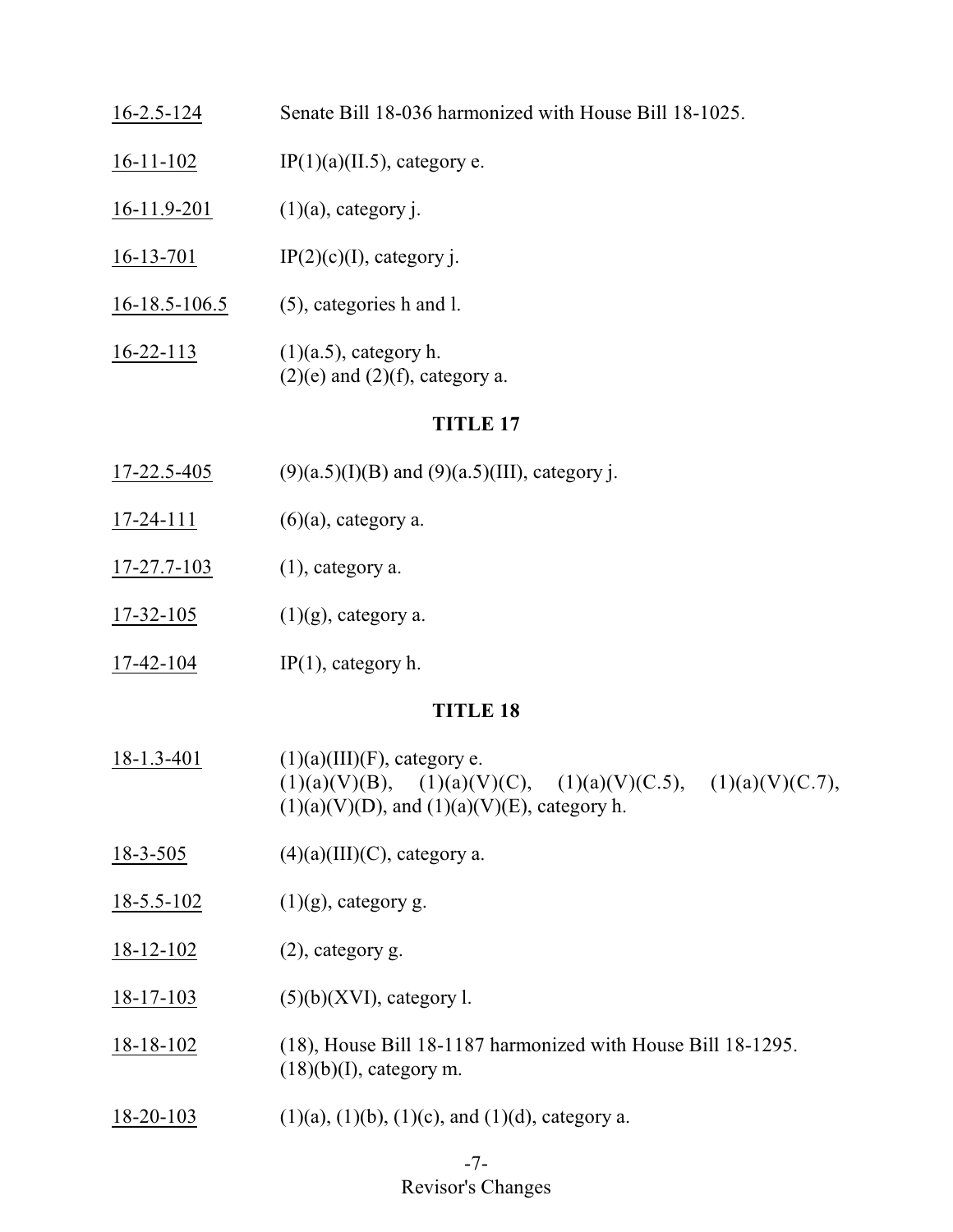|  | 18-20-105 | $(1)$ , category a. |
|--|-----------|---------------------|
|--|-----------|---------------------|

18-20-113 (1), category a.

#### **TITLE 19**

- 19-1-103 (1)(a)(VII), category a.
- $19-1-306$  (10)(f), category j.
- $19-2-203$  (1)(a), category a. (4)(b)(IV), (4)(b)(VI), (4)(b)(VII)(A), and (4)(b)(VII)(B), changed "youth" to "youths" for consistent use of terminology throughout the section.
- 19-2-211 Senate Bill 18-092 harmonized with Senate Bill 18-154.
- 19-2-905 IP(2)(b)(I), category e.
- 19-3-208 IP(2)(b), House Bill 18-1306 harmonized with Senate Bill 18-254.
- 19-3-304.5 IP(1), category g.
- 19-3-313.5 (3)(f), category a.
- 19-5-207.5 IP(3)(a), category g.
- $19-7-102$  (2)(b), category g.

- 22-1-130 (3)(b)(VI), category a.
- 22-7-304 IP(1), House Bill 18-1141 harmonized with Senate Bill 18-099.
- 22-11-204 (4)(a)(V), (4)(b)(V), and (4)(c)(V), category a.
- $22-11-305$  (4)(c), changed "article 60.5" to "article 6.5" to correct an inaccurate reference to the article in which early childhood councils are established.
- $22-11-405$  (4.5)(c), changed "article 60.5" to "article 6.5" to correct an inaccurate reference to the article in which early childhood councils are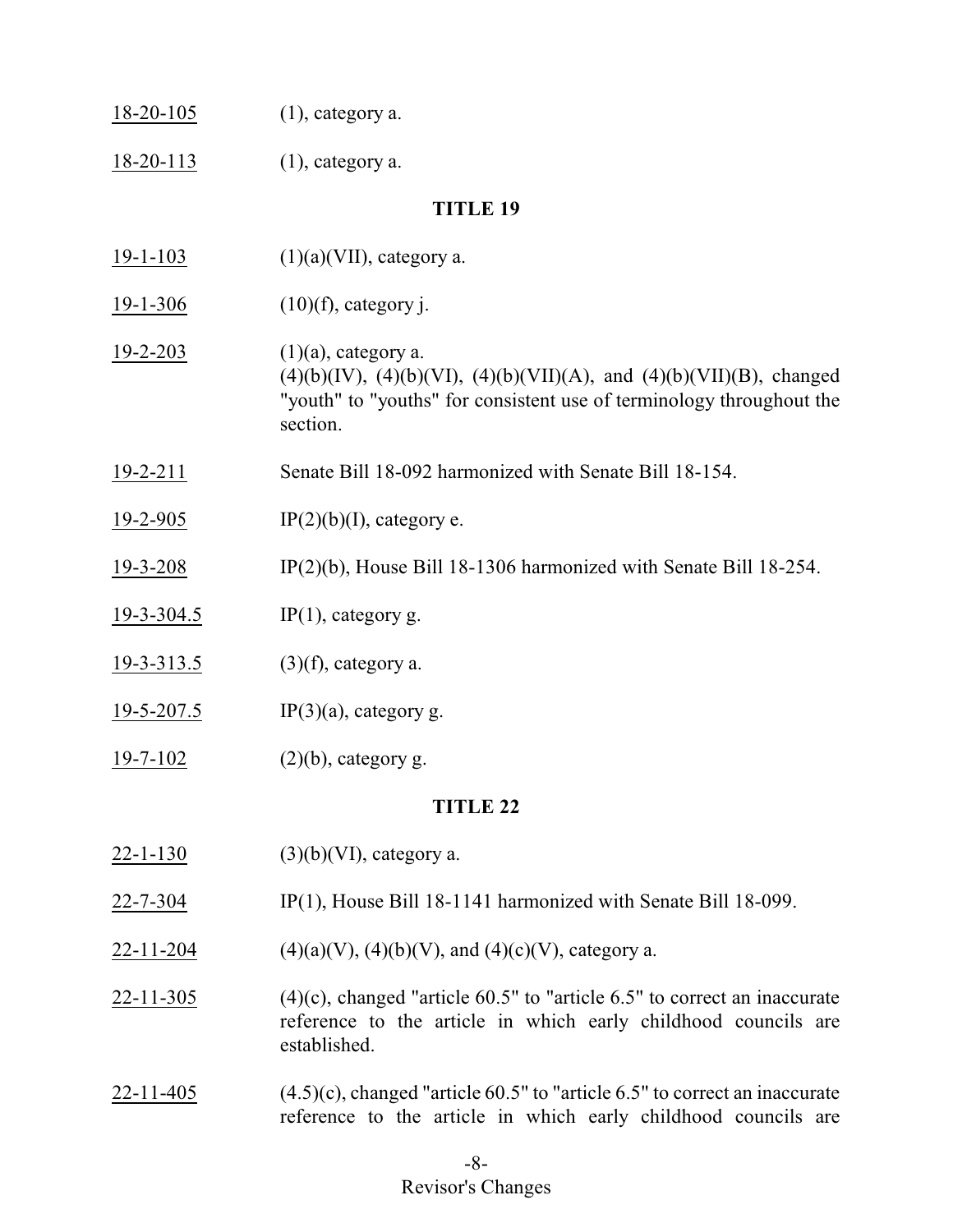established.

| 22-32-138          | $(1)(d.5)$ , added as subsection $(1)(b.5)$ in Senate Bill 18-213, but was<br>harmonized with House Bill 18-1306 and relocated to subsection<br>(1)(d.5).<br>$(2)(b)$ , category g.<br>(5), House Bill 18-1306 harmonized with Senate Bill 18-213. |  |
|--------------------|----------------------------------------------------------------------------------------------------------------------------------------------------------------------------------------------------------------------------------------------------|--|
| 22-32.5-104        | $(3)(b)$ , categories a and g.                                                                                                                                                                                                                     |  |
| $22 - 35 - 103$    | $(10)(b)$ , category e.                                                                                                                                                                                                                            |  |
| <u>22-35.3-103</u> | $(2)(c)$ , category j.                                                                                                                                                                                                                             |  |
| $22 - 54 - 103$    | $(10)(g)$ , category e.                                                                                                                                                                                                                            |  |
| 22-54-140          | $(1)(c)$ and $(1)(d)$ , added as subsections $(1)(d)$ and $(1)(c)$ , respectively,<br>in House Bill 18-1379, but were relettered on revision to place defined<br>terms in alphabetical order to conform to statutory format.                       |  |
| $22 - 60.3 - 104$  | $(2)(a)$ , category g.                                                                                                                                                                                                                             |  |
| $22 - 60.5 - 201$  | $(1)(c)(I)(B)$ , category g.<br>$(3)(b)(I)(B)$ , House Bill 18-1095 harmonized with House Bill 18-1130.                                                                                                                                            |  |
| $22 - 60.5 - 205$  | $(2)(a)$ , category a.                                                                                                                                                                                                                             |  |
| 22-60.5-210        | $(3)(b)(I)(B)$ , House Bill 18-1095 harmonized with House Bill 18-1130.                                                                                                                                                                            |  |
| <b>TITLE 23</b>    |                                                                                                                                                                                                                                                    |  |
| <u>23-1-108</u>    | $(7)(b)(II)(B)$ , category e.                                                                                                                                                                                                                      |  |
| $23 - 1 - 109$     | $(6)(a)(II)$ , category b.                                                                                                                                                                                                                         |  |
| $23 - 1 - 113.5$   | $(4)(d)(III)$ , category h.                                                                                                                                                                                                                        |  |
| $23 - 1 - 120.9$   | $(5)$ , category j.                                                                                                                                                                                                                                |  |
|                    |                                                                                                                                                                                                                                                    |  |

23-2-102.5 (1)(a), changed "division of private occupational schools" to "private occupational school division" to correct an inaccurate reference to the name of the division as created in section 23-64-105. (1)(b), category j and changed "division of private occupational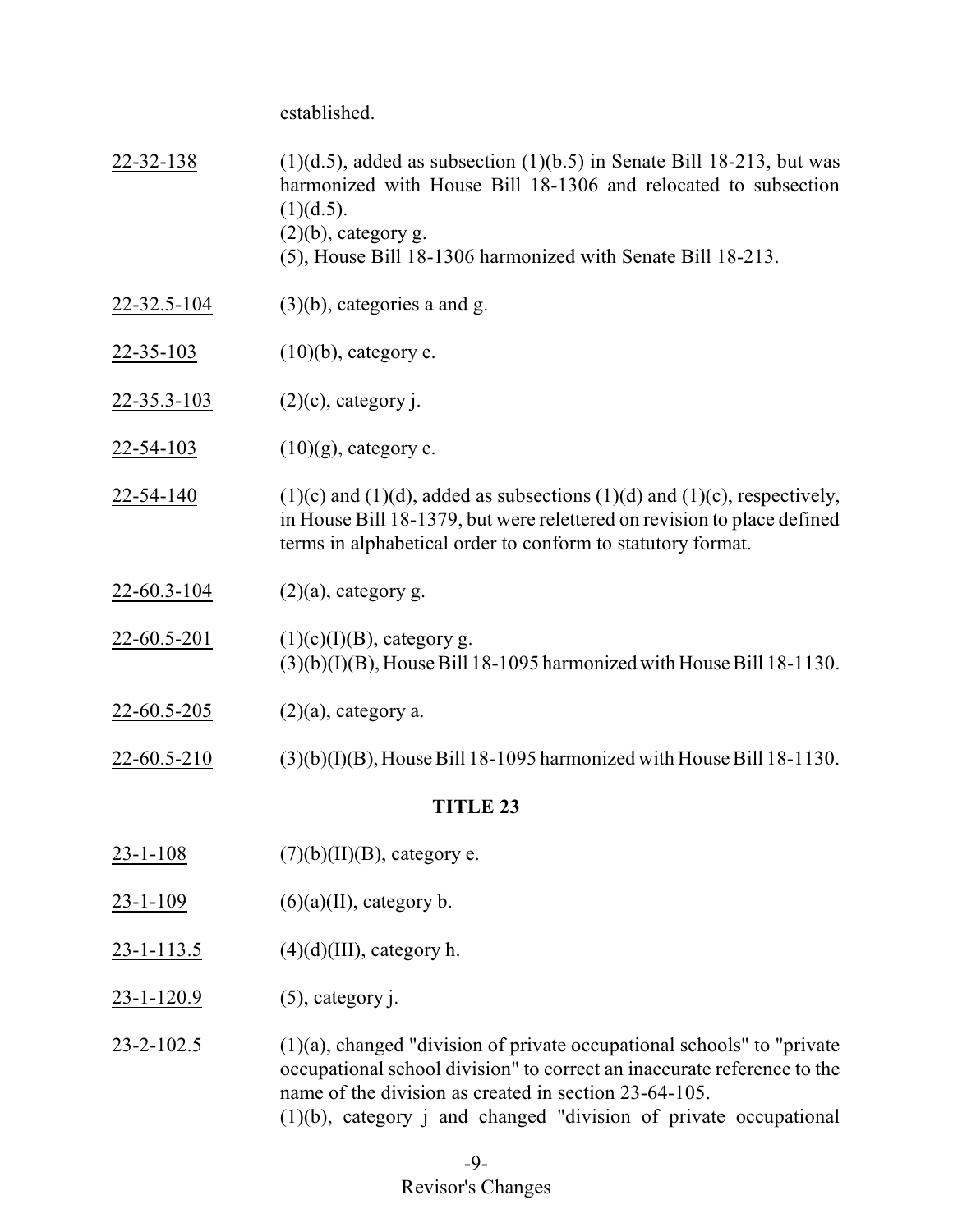schools" to "private occupational school division" to correct an inaccurate reference to the name of the division as created in section 23-64-105.

 $23-2-103.8$  (7)(a), category a.

 $23-3.1-102$  (5)(b)(II), added "sec." after "U.S.C." to conform to the preferred method of citing federal law.

- 23-3.9-204 Category e.
- 23-4.5-103 IP(1), category g.
- 23-21-805 (2)(b)(I), category b.
- 23-60-1003 (2)(d), category j.
- $23-71-122$  (1)(d), category a.
- 23-77-104 (3)(a)(II), category j.

- 24-1-135 (2), Senate Bill 18-034 harmonized with House Bill 18-1375.
- 24-21-503 Category e.
- 24-21-535 Category e.
- 24-21-536 Category e.
- 24-30-1310 (1)(d), Senate Bill 18-034 harmonized with House Bill 18-1027 and House Bill 18-1372.
- $24-31-606$  (2)(j), category a.
- $24-31-703$  (4)(b) and (5)(a), category e.
- 24-32-117 (3), House Bill 18-1336 harmonized with House Bill 18-1369.
- $24-33.5-705.4$  (4)(b)(III), category a.
- $24-33.5-1217$  (6)(d)(II), category e.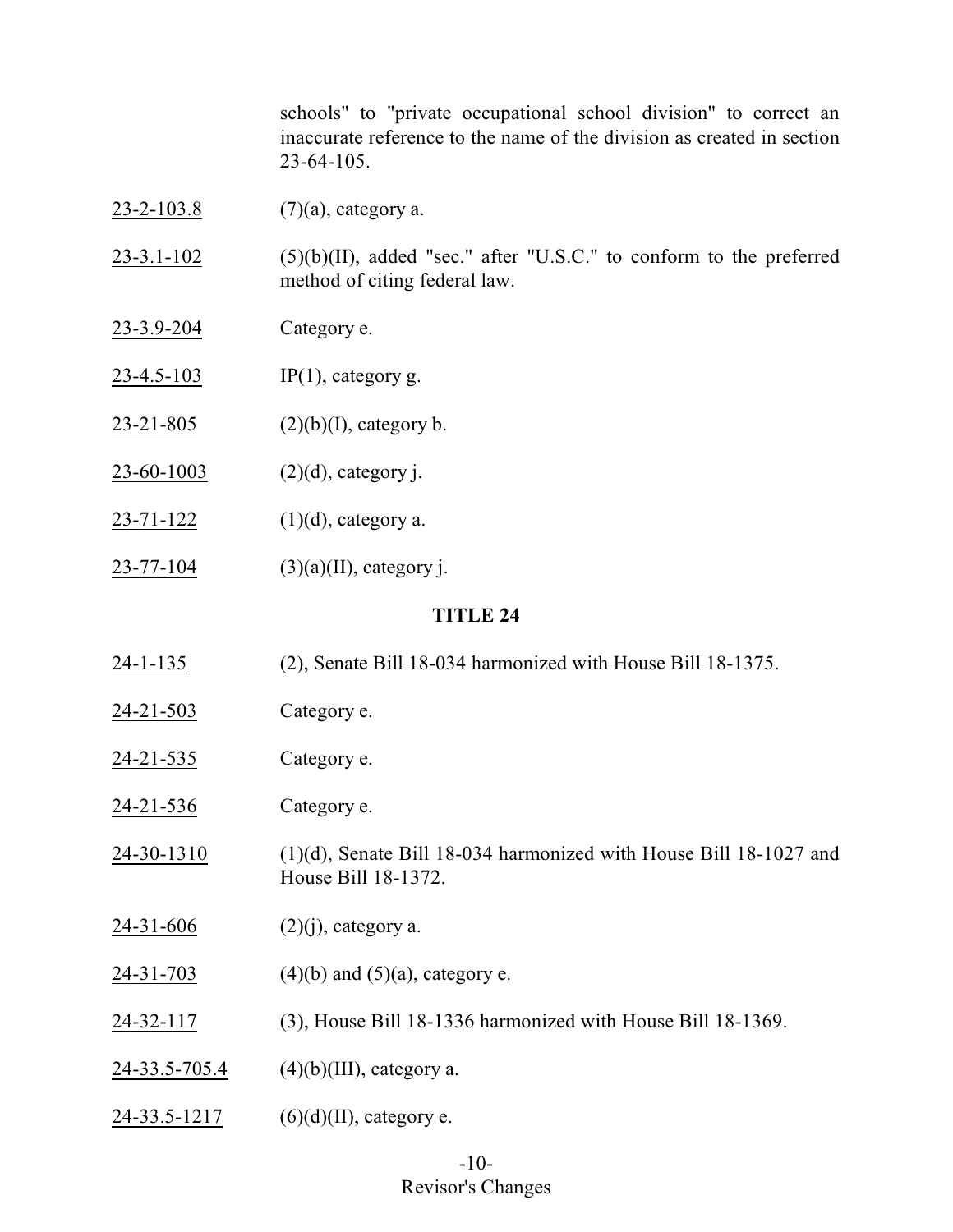| 24-33.5-1810       | $(5)$ , category g.                                                                                                                                                                                                              |
|--------------------|----------------------------------------------------------------------------------------------------------------------------------------------------------------------------------------------------------------------------------|
| $24 - 33.5 - 1905$ | $(4)(c)$ , category h.                                                                                                                                                                                                           |
| 24-34-104          | $(15)(a)(VII), (21)(a)(IX), (24)(a)(VII), (24)(a)(VIII), (24)(a)(IX),$<br>$(25)(a)(XVII), (28)(a)(I), (29)(a)(II), (29)(a)(III), and (30)(a)(I),$<br>category a.<br>(30), House Bill 18-1174 harmonized with House Bill 18-1240. |
| $24 - 34 - 303$    | $(1)(b)(I)(A), (1)(b)(I)(B),$ and $(1)(b)(I)(C)$ , category e.                                                                                                                                                                   |
| $24 - 35 - 101$    | $(1)(c)$ and $(1)(d)$ , category l.                                                                                                                                                                                              |
| 24-37-304          | $(1)(c.3)(IV)$ , category h.                                                                                                                                                                                                     |
| 24-37.5-703.5      | $IP(1)$ and $(1)(f)(VII)$ , Senate Bill 18-099 harmonized with House Bill<br>18-1141.                                                                                                                                            |
| $24 - 50 - 619$    | $IP(1)$ , category a.                                                                                                                                                                                                            |
| $24 - 51 - 313$    | $(1)$ , category g.                                                                                                                                                                                                              |
| $24 - 51 - 315$    | $(6)$ , category a.                                                                                                                                                                                                              |
| $24 - 51 - 316$    | $(1)(a)$ , category a.                                                                                                                                                                                                           |
| 24-51-413          | $(3)(d)$ , category a.<br>$(4)$ , $(5)$ , and IP $(6)$ , category g.<br>$(6)(a)$ , category a.<br>(7), category g.<br>(8), category a.                                                                                           |
| <u>24-51-602</u>   | $(1)(a.5)$ and $(1)(a.7)$ , category b.                                                                                                                                                                                          |
| $24 - 51 - 1002$   | (2), category e.                                                                                                                                                                                                                 |
| 24-51-1702         | $(17)$ , category a.                                                                                                                                                                                                             |
| <u>24-75-302</u>   | $(2.3)(d)$ and $(2.3)(e)$ , category k.                                                                                                                                                                                          |
| <u>24-75-402</u>   | $(5)(mm)$ , category g.<br>$(5)(nn)$ , category a.                                                                                                                                                                               |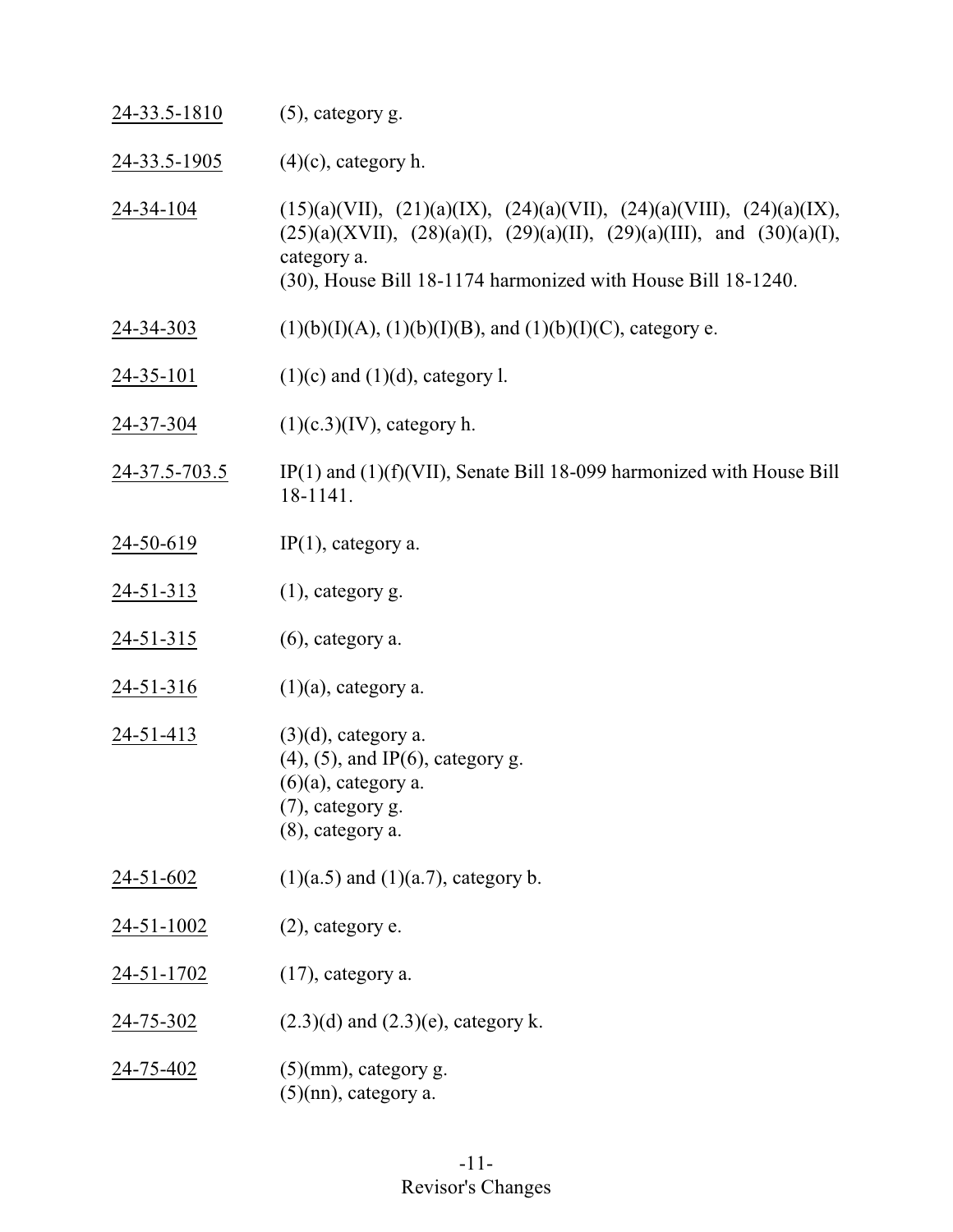- 24-75-403 (1)(d), Senate Bill 18-034 harmonized with House Bill 18-1027.
- 24-75-1104.5 (9)(a), category a.
- 24-82-801 (1)(a)(II)(A), category e.  $(1)(a)(II)(B)$ , category h.
- $24-82-1303$  (1)(b), added paragraph (b) on revision to reflect the future repeal of subsection (1) created by sections 3 and 13 of Senate Bill 18-001.

- $25$ -1-107.5 (4)(d)(II.5)(c), changed "nursing home innovation" to "nursing home innovations" for consistent use of terminology throughout the section.
- 25-1-129 (2), category a.
- 25-1-502 (2.5), changed "Lewy bodies dementia" to "Lewy body dementia" to accurately reflect the name of the disease.
- 25-1-801 (1)(a), category a.
- $25-1.5-101$  (1)(w)(I), category a.
- 25-1.5-113 (2)(a), category f.
- 25-1.5-501 (2), category g.
- 25-1.5-501 (2)(m), category a.
- 25-3.5-804  $(5)(b)(III)(G)$ , category j.
- 25-4-801 Senate Bill 18-096 superseded by House Bill 18-1006.
- 25-4-802 (2), Senate Bill 18-096 superseded by House Bill 18-1006.
- 25-4-803 Senate Bill 18-096 superseded by House Bill 18-1006.
- 25-4-1004 (3)(a), (3)(b), and (3)(c), added as subsections (3)(I), (3)(II), and (3)(III), respectively, in House Bill 18-1006, but were relettered on revision to conform to statutory format.
- 25-4-1004.5 (1)(b), Senate Bill 18-096 superseded by House Bill 18-1006.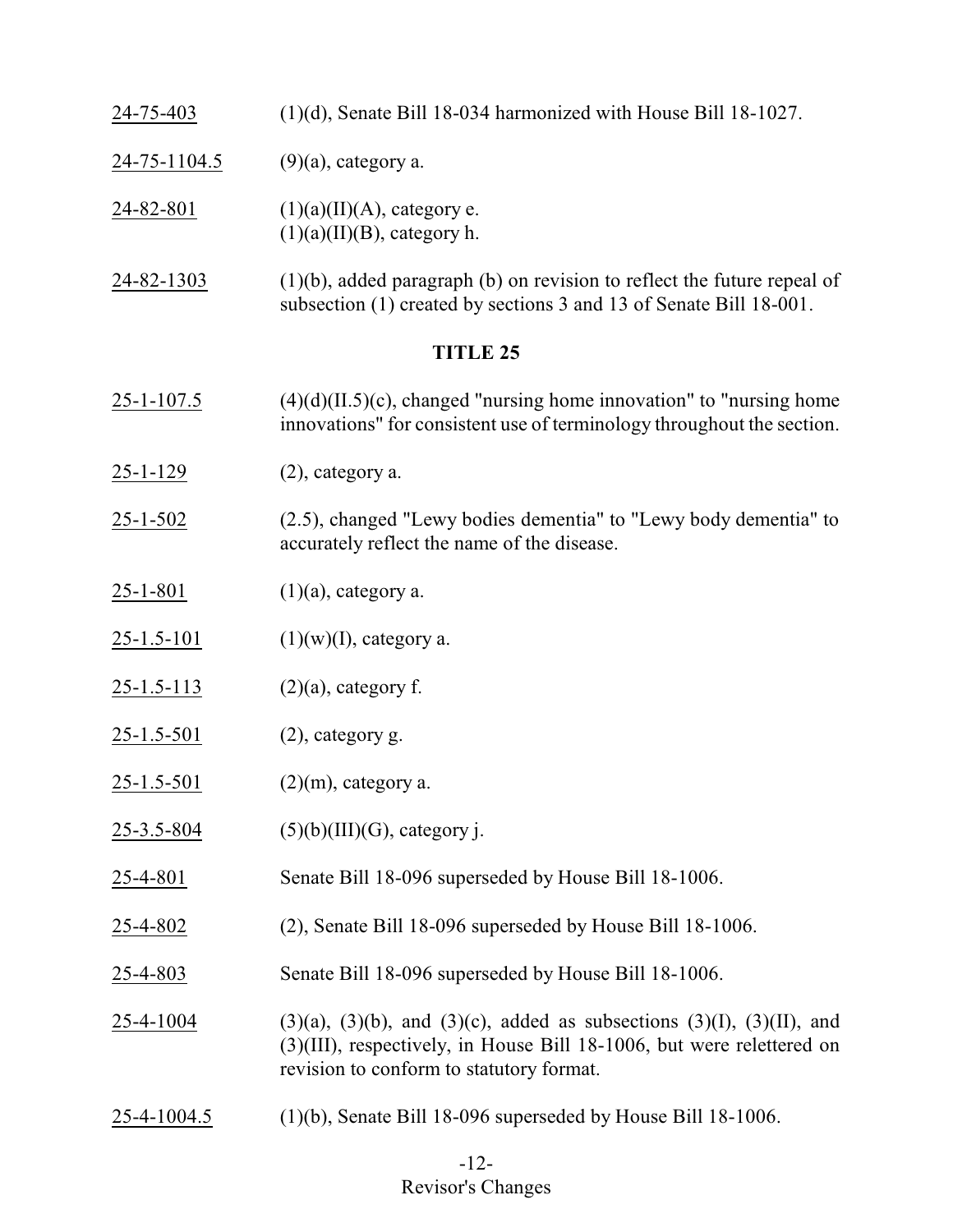| 25-4-1006        | $(4)$ , category g.                                                                                                                                                                                                                                                                  |
|------------------|--------------------------------------------------------------------------------------------------------------------------------------------------------------------------------------------------------------------------------------------------------------------------------------|
| 25-5-426         | $(2)(a)$ , $(2)(b)$ , $(2)(e)$ , $(2)(k)$ and $(2)(m)$ , category m.                                                                                                                                                                                                                 |
| $25 - 7 - 114.7$ | $(1)(b)(I)(D)$ and $(2)(a)(I)(C)$ , category a.<br>$(2)(g)(III)$ , changed "house health, insurance, and environment<br>committee" to "house of representatives health, insurance, and<br>environment committee" to correct an inaccurate reference to the name<br>of the committee. |
| $25 - 8 - 103$   | (17.5), House Bill 18-1069 harmonized with House Bill 18-1093 and<br>Senate Bill 18-038.                                                                                                                                                                                             |
| $25 - 8 - 205$   | $(1)(f)$ , House Bill 18-1069 harmonized with House Bill 18-1093 and<br>Senate Bill 18-038.                                                                                                                                                                                          |
| 25-8-205.7       | $(1)(d)$ , categories b and g.<br>(7), changed "25-8-205 (7)" to "25-8-205 (6)" to correct an inaccurate<br>reference to the subsection under which additional relief is available.                                                                                                  |
| $25 - 8 - 205.8$ | $(1)(d)$ , categories b and g.                                                                                                                                                                                                                                                       |
| $25 - 8 - 205.9$ | $(1)(d)$ , categories b and g.<br>$(2)(a)(VII)$ and $(2)(b)(VII)$ , category a.                                                                                                                                                                                                      |
| 25-8-308         | $(1)(h)$ , House Bill 18-1069 harmonized with House Bill 18-1093 and<br>Senate Bill 18-038.                                                                                                                                                                                          |
| 25-8-502         | $(1.1)(a)(III)(A)$ , category a.                                                                                                                                                                                                                                                     |
| $25 - 11 - 104$  | $(1)(b)(III)(C)$ , category j.<br>$(1)(b)(VI)$ , category a.                                                                                                                                                                                                                         |
| 25-20.5-503      | $(2)(b)(I)$ , category j.                                                                                                                                                                                                                                                            |
| $25 - 29 - 109$  | Category a.                                                                                                                                                                                                                                                                          |
| $25 - 37 - 102$  | $(5)$ , categories a, b, and j.                                                                                                                                                                                                                                                      |
| <u>25-43-103</u> | $(4)(b)$ , category b.                                                                                                                                                                                                                                                               |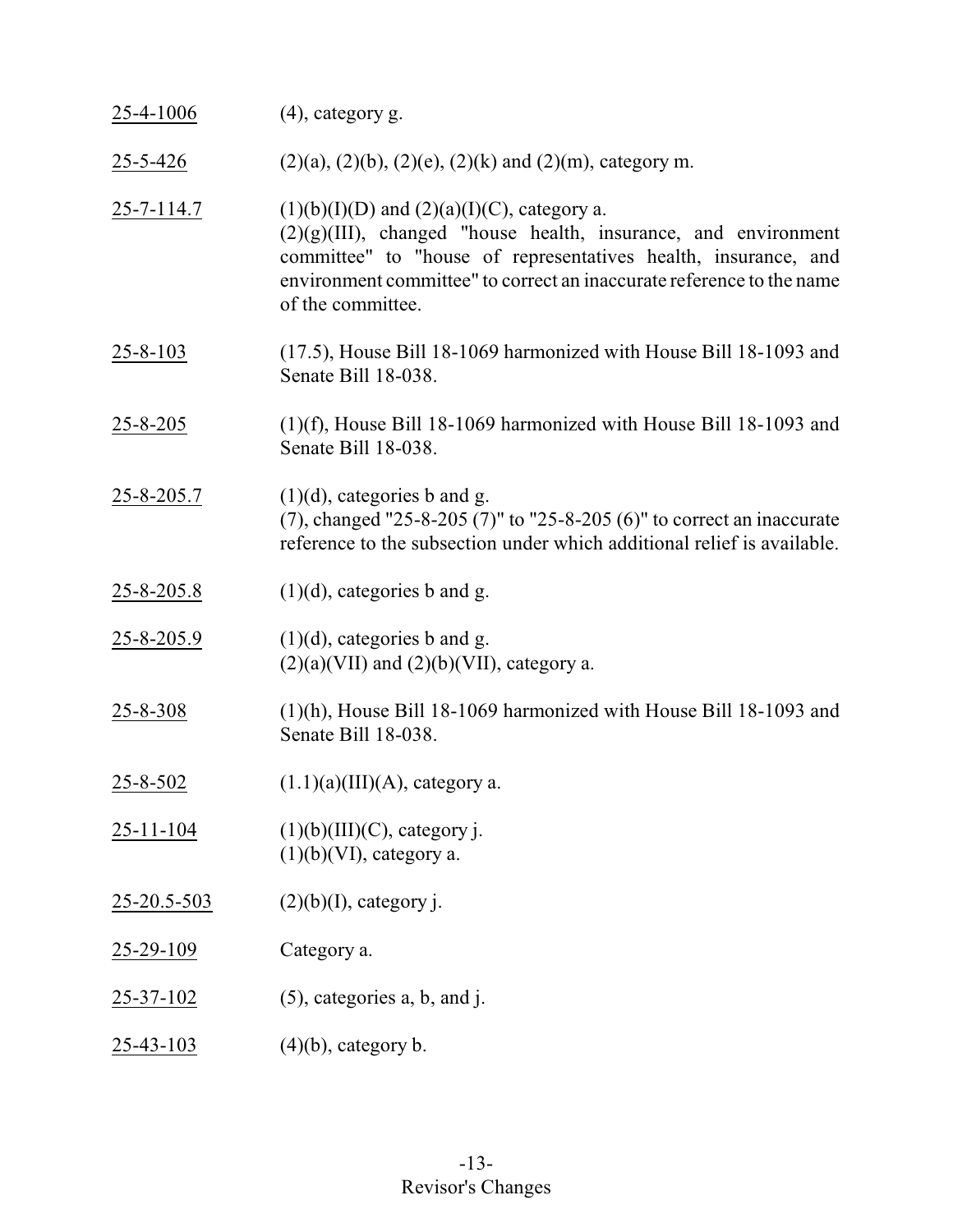# **TITLE 25.5**

| $25.5 - 4 - 301$ | $(3)(a)(IV)$ , category a.                                                                                               |
|------------------|--------------------------------------------------------------------------------------------------------------------------|
| $25.5 - 4 - 419$ | $(4)(b)$ , category j.                                                                                                   |
| $25.5 - 4 - 420$ | $(2)(a)$ and $(2)(b)$ , category a.                                                                                      |
| $25.5 - 4 - 421$ | $(4)(b)$ , category j.                                                                                                   |
| 25.5-4-422       | $(1)(a)$ , $(1)(b)$ , and $(1)(c)$ , category g.                                                                         |
| $25.5 - 5 - 208$ | $(1)(a)$ , category a.                                                                                                   |
| $25.5 - 5 - 306$ | $(1)$ , category a.                                                                                                      |
| $25.5 - 5 - 324$ | $(2)(b)$ , category g.                                                                                                   |
| $25.5 - 5 - 325$ | $(1)$ and $(2)(b)(V)$ , category a.                                                                                      |
| 25.5-5-402       | IP $(2)$ and $(2)(a)$ , House Bill 18-1431 harmonized with House Bill<br>18-1328.<br>$(3)(d)$ and $(3)(e)$ , category k. |
| 25.5-5-406.1     | $(1)(n)(III)(C)$ , category g.                                                                                           |
| $25.5 - 6 - 202$ | IP(6), (6)(b), and (9)(b.3)(II), category g.                                                                             |
| 25.5-6-303       | IP, House Bill 18-1326 superseded by Senate Bill 18-093.                                                                 |
| 25.5-6-402       | $(4)(d)$ , added "syndrome" after "Prader-Willi" for consistent use of<br>terminology throughout subsection (4).         |
| $25.5 - 6 - 403$ | $(3.3)(a)$ , Senate Bill 18-074 harmonized with Senate Bill 18-096.                                                      |
| 25.5-6-406       | $(2)(f)(I)$ , category a.                                                                                                |
| 25.5-10-202      | $(26)(a)$ , category a and Senate Bill 18-074 harmonized with Senate Bill<br>18-096.                                     |
| 25.5-10-207.5    | $(1)(a)(V)$ , category a.                                                                                                |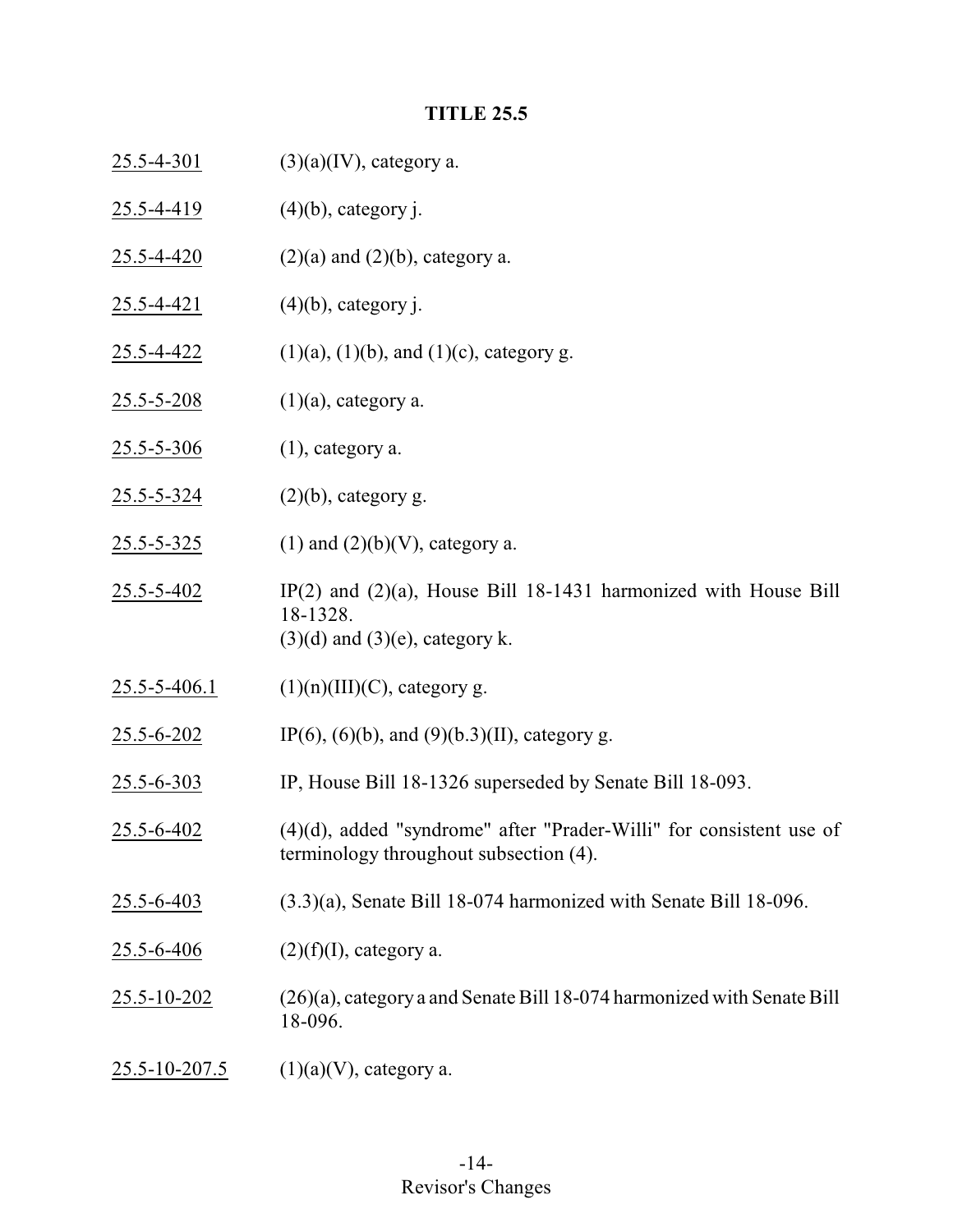26-2-104 (2)(a)(II)(A), Senate Bill 18-034 harmonized with House Bill 18-1024.  $(2)(h)(I)(A)$ , category m. 26-2-802 (1)(b) and (1)(c), category k.  $(2)(b)$ , category a. 26-2-808 (2), Senate Bill 18-092 superseded by House Bill 18-1335. 26-5-104 (4)(d), Senate Bill 18-254 harmonized with House Bill 18-1328. 26-6-103.3 (2), category g. 26-6.5-101.5 (2), House Bill 18-1141 harmonized with Senate Bill 18-099. 26-6.5-106 (3), (3.5), (4), IP(6), (7)(a), (8)(a), (8)(b), IP(9)(a), (9)(b), (9)(c), and (9)(d), House Bill 18-1141 harmonized with Senate Bill 18-099.  $(6)(b)$ , category g. 26-21-103 (8), category g.  $26-21-107.7$  (1)(d), category g. 26-24-104 (1)(d) and (1)(g), category b. **TITLE 27** 27-10.5-312 (3)(b)(II), category a. 27-67-103 (2)(b), House Bill 18-1094 harmonized with House Bill 18-1328. (5), amended as subsection (4) in Senate Bill 18-092, but was harmonized with House Bill 18-1094 and relocated to subsection (5). 27-67-104 (1)(a), House Bill 18-1094 harmonized with House Bill 18-1431.  $27-67-105$  IP(1)(a) and (1)(b), House Bill 18-1431 superseded by House Bill 18-1094. 27-80-107.5 (4)(c), House Bill 18-1136 harmonized with House Bill 18-1172. 27-90-111  $(11)(a)$ , category a.  $(15)(a)$ , category i.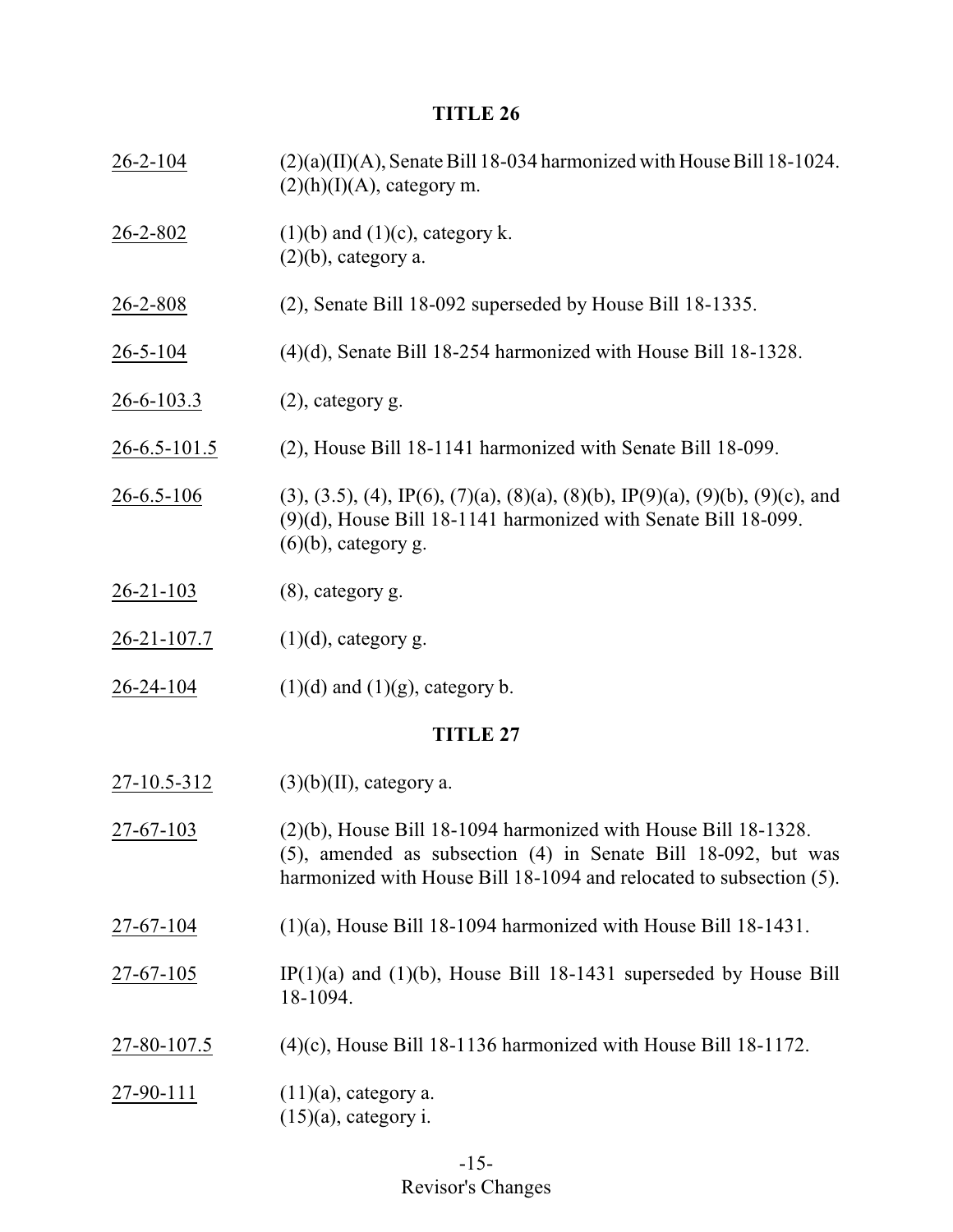- 28-3.1-102 (6.5), category a.
- 28-3.1-516 Category g.

#### **TITLE 29**

- $29-1-504$  (4), category a.
- 29-2-105 (1)(d)(I)(P), added as subsection  $(1)(d)(I)(Q)$  in House Bill 18-1315, but was relettered on revision for ease of location.
- $29-2-115$  (5), category e.

#### **TITLE 30**

 $30-15-201$  (1)(a)(I), category a.

#### **TITLE 31**

- 31-4-304 House Bill 18-1138 harmonized with House Bill 18-1140.
- 31-4-401 (2), House Bill 18-1138 harmonized with House Bill 18-1140.
- 31-25-815 (1)(a), House Bill 18-1138 harmonized with House Bill 18-1140.

- $32-1-910$  (3)(e) and (3)(f), category a.
- 32-1-911 (4), changed "1-1.5-501" to "1-13.5-501" to correct an inaccurate reference to the section in accordance with which a designated election official may provide a call for nominations.
- 32-9-111 (2), category g.
- 32-9<u>-119.4</u> (3)(a), category j.  $(7)(a)$ , category g.
- $32-11-104$  (45)(a) and (54)(a), category a.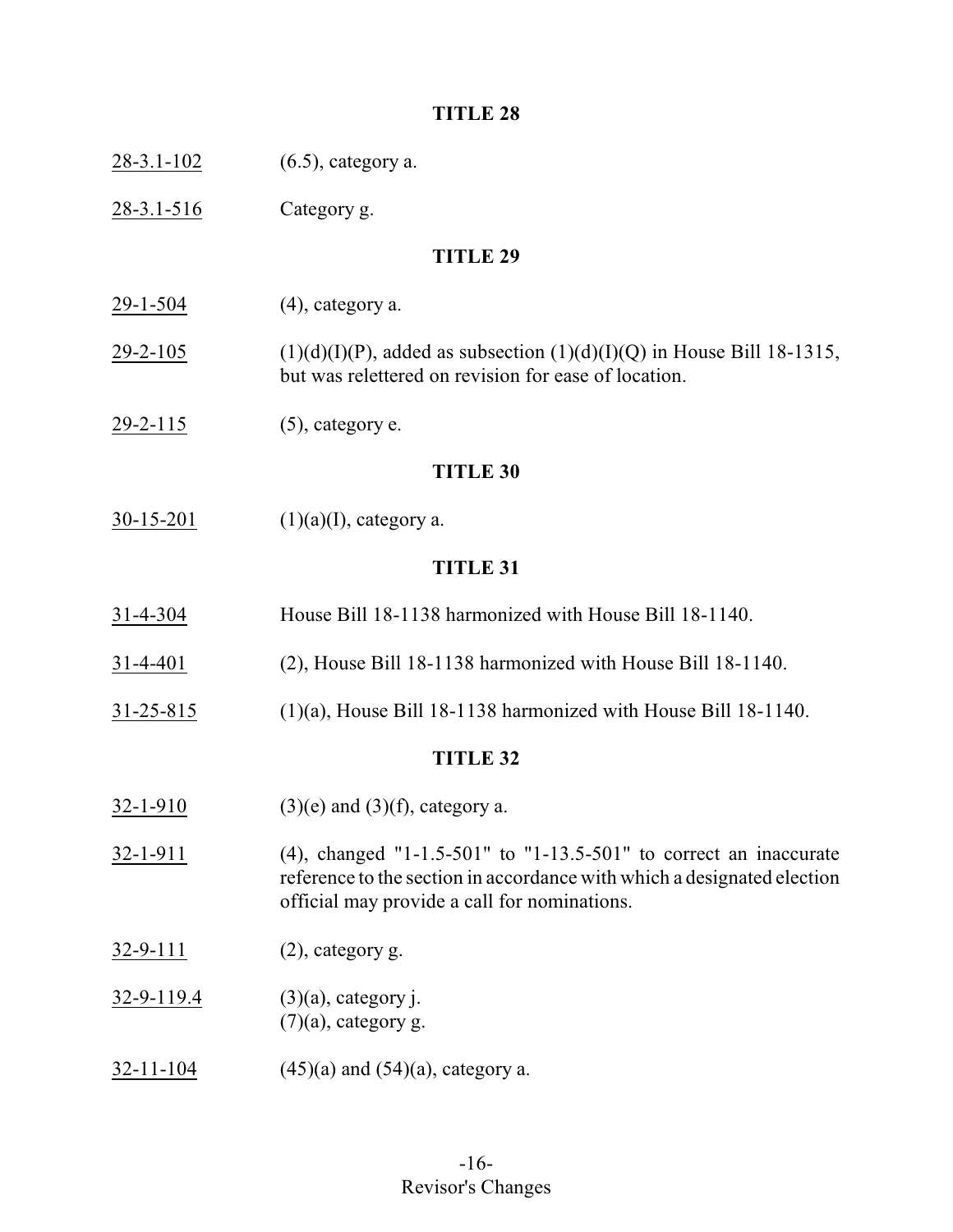- 33-4-102 (1.4)(d.5), category a. (1.6)(b), Senate Bill 18-143 harmonized with House Bill 18-1375.  $(2)(e)$ , category a. 33-4-121 IP(1)(a)(I), category g.  $(1)(a)(I)(A)$ , category e. 33-10-109 (1)(g)(II) and (1)(g)(IV)(A), category a.
- 33-10.5-104.5 (3), category e.
- 33-10.5-108 House Bill 18-1008 harmonized with House Bill 18-1338.  $(1)(a)(II)$ , category e.
- 33-15-106 (2)(a), category j.

#### **TITLE 34**

- 34-32-109 (5)(b)(I), category j.
- $34-32-116$  (7)(n), category a.

#### **TITLE 35**

- 35-26-102 (17.5), category g.
- $35-41-101$  (5)(c), deleted "41," to eliminate a redundant reference to the article.

#### **TITLE 37**

- 37-8-101 Form IV, category a.
- $37-90-115$  (1)(b)(V), category j.
- $37-92-102$  (8)(b)(III), category e. IP $(8)(f)(I)$ , category h.  $(8)(f)(I)(B)$ , category e.

#### **TITLE 38**

 $38-5.5-104.5$  (3)(b), category e.

# -17- Revisor's Changes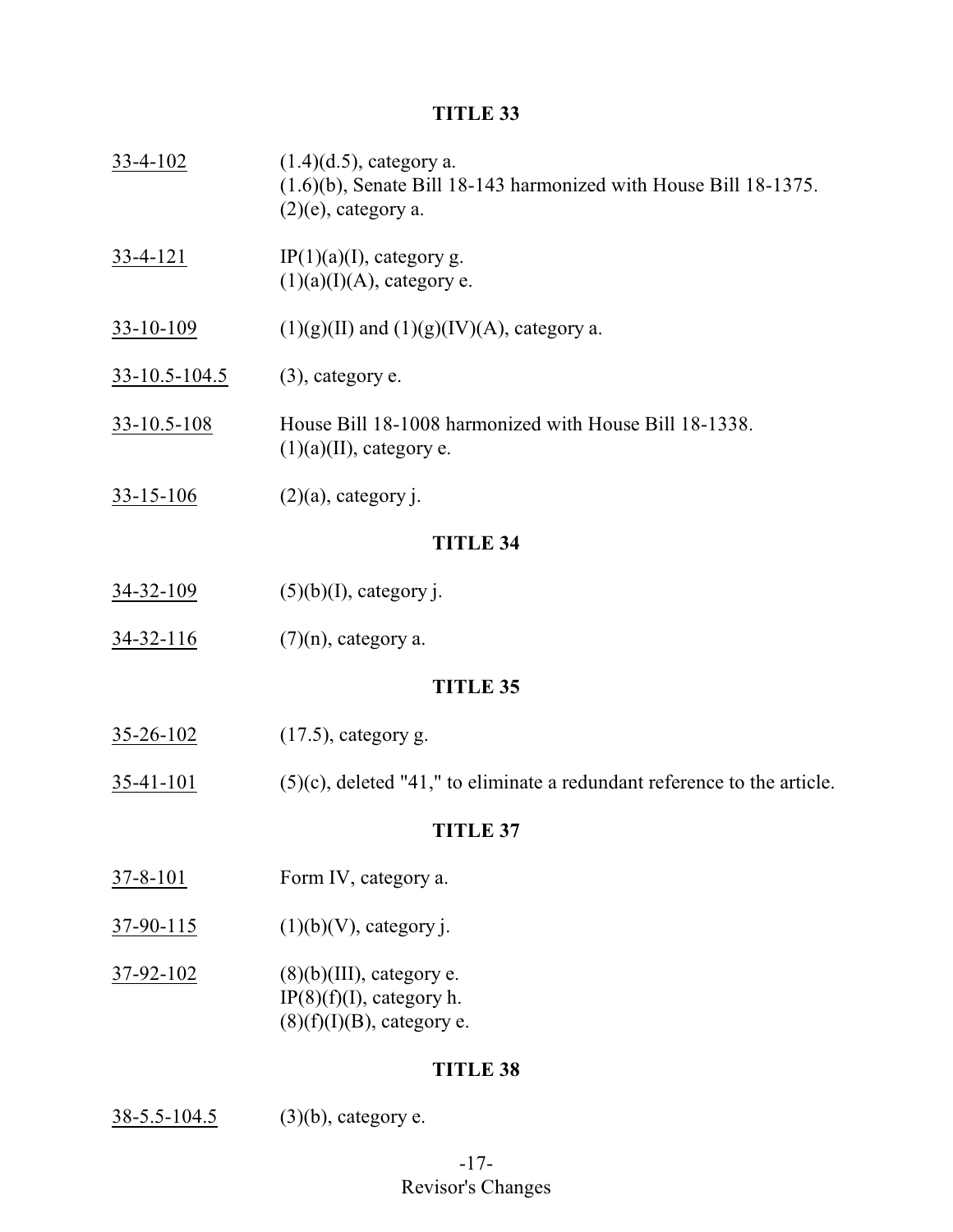| $38 - 29 - 203$ | $(3)$ and $(4)$ , category j. |
|-----------------|-------------------------------|
| 38-38-109       | $(2)(d)(III)$ , category h.   |
| $38-41-101$     | $(5)(a)(II)$ , category j.    |

- 39-3-111 Category a.
- 39-21-102 (2), categories h, l, and m.
- 39-22-104 (4)(x)(I), (4)(x)(III)(A), (4)(x)(III)(B), and (4)(x)(IV), category b.
- 39-22-514.5 (2)(k)(II), category b.  $(7)(a)$ , category g.  $(7)(a.5)$ , categories h and j.  $IP(8)(c)(IV)$ , category h.  $(12)(d)$ , category a.
- 39-22-522 (3.5)(a)(I), category h.
- $39-26-802.5$  (1)(c)(V), category a.
- 39-29-109.3 IP(4)(a), category h.

#### **TITLE 40**

 $40-3-104.3$  (6)(d)(I), category e.  $(7)(a)(I)(B)$ , category a.

- $\frac{42-2-107}{4}$  (4)(b)(III)(A), (4)(b)(III)(C), and (4)(b)(III)(D), category b.
- 42-2-125 (1)(m)(I) and (1)(m)(II), category l.
- 42-2-131 Category l.
- $42 2 206$  (1)(b)(III)(C), category a.
- 42-2-504 (2), as it takes effect January 1, 2019, category j.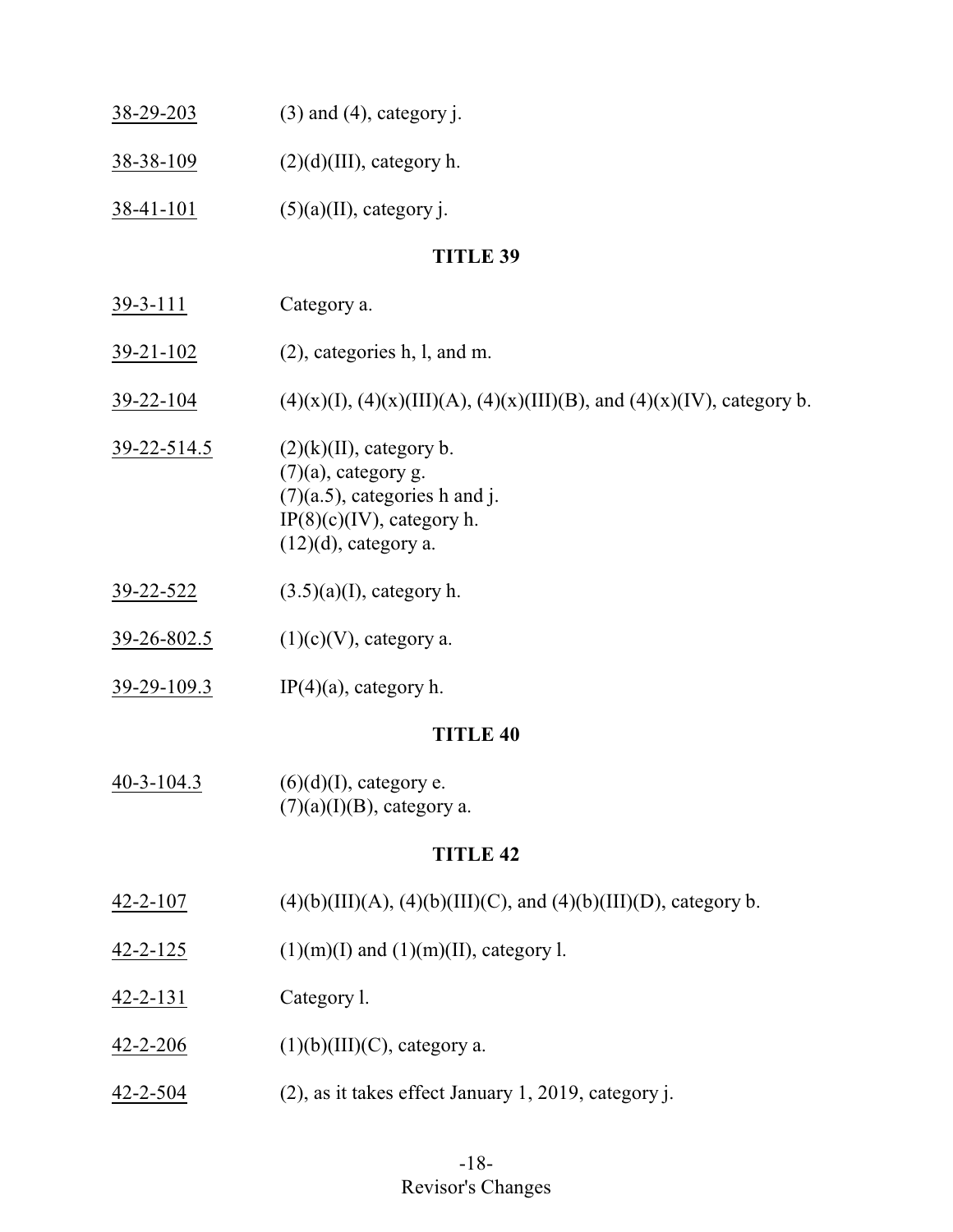- 42-3-113.5 (3), added subsection (3) on revision to reflect the future repeal of the section created by sections 5 and 15 of House Bill 18-1299.
- 42-3-213  $(1)(a)(XXXII)$  and  $(1)(a)(XXXIII)$ , category k.
- 42-3-252 (4)(a)(III), category g.
- 42-4-309 (3)(b), Senate Bill 18-030 harmonized with House Bill 18-1375.
- 42-4-310  $(1)(c)(I)$ , category b.
- 42-4-1206 (5), category e.
- 42-4-1306 (3)(a)(IX)(N), category a.
- 42-4-1412.5 (2), category e.
- $\frac{42-6-109}{2}$  (3)(c)(IV), category e.
- 42-6-110 (1.7), House Bill 18-1299 harmonized with Senate Bill 18-183, effective July 1, 2019.  $(1.7)(a)$ (I), as it takes effect July 1, 2019, category g.
- $42-6-110.5$  (1)(a)(V)(B), added sub-subparagraph (B) on revision to reflect the future repeal of subsection  $(1)(a)(V)$  created by sections 9 and 15 of House Bill 18-1299.

 $43-1-101$  (1)(e), category j. 43-1-113 (16)(a), Senate Bill 18-268 harmonized with House Bill 18-1375.  $43-1-210$  (5)(a)(I), category a. 43-1-1202  $(1)(a)(IV)(A)$ , category a. 43-4-205 (6.4)(b), category g. (13), category a. 43-4-206 IP(2)(b), Senate Bill 18-001 harmonized with House Bill 18-1137. 43-4-208 (3), category a.

# -19-

# Revisor's Changes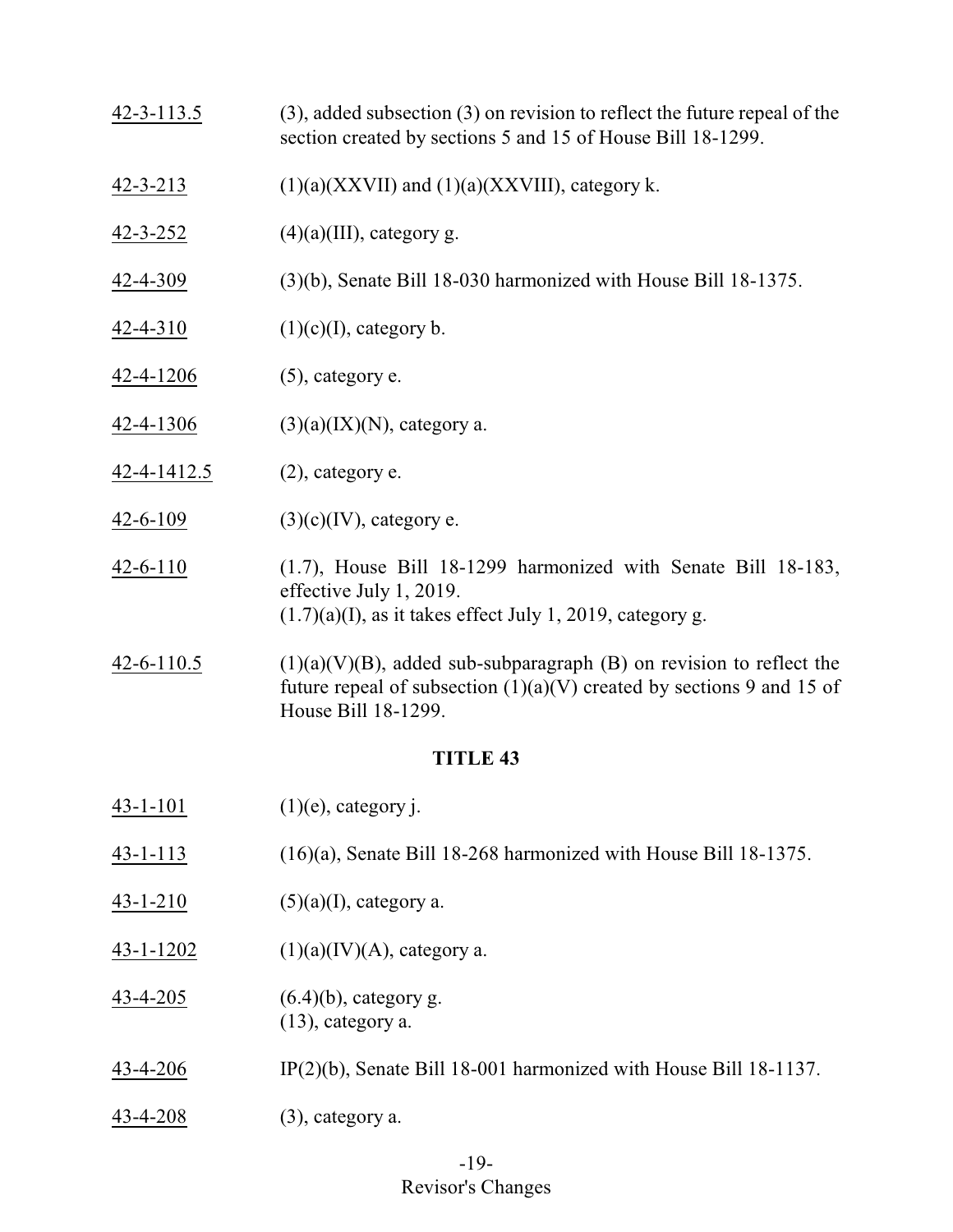43-4-714 (1)(a), category g.

#### **TITLE 44**

- 44-1-102 (1)(b), category a.
- 44-3-102 (1), category m.
- 44-3-103 (42), category m and amended as section 12-47-103 (25) in House Bill 18-1024, but was relocated and harmonized with House Bill 18-1025. (47), category m.

(55), changed "executive director of the department of revenue" and "department of revenue" to "executive director" and "department", respectively, to conform with terminology defined for use throughout the title.

(59), amended as section 12-47-103 (39) in Senate Bill 18-079, but was relocated and harmonized with House Bill 18-1025. (59)(b), category m.

- 44-3-107 Entire section amended as section 12-47-107 in Senate Bill 18-067, but was relocated and harmonized with House Bill 18-1025.  $IP(2)(a)$ , category m. (2)(c), categories l and m.  $(2)(d)(I), (2)(d)(II), IP(2)(e), (2)(e)(I), (2)(e)(II), and (2)(e)(III),$ category m.
- 44-3-203 (2), category g.

44-3-301 (1), changed "department of revenue" to "department" to conform with terminology defined for use throughout the title.

 $(2)(a)$ ,  $(9)(a)$ ,  $(10)(c)(I)$ ,  $(10)(c)(V)$ ,  $(10)(c)(VII)$ ,  $(10)(c)(XI)$ ,  $(10)(c)(XII), (10)(d),$  and  $(12)$ , amended as section 12-47-301  $(2)(a)$ , (9)(a), (10)(c)(I), (10)(c)(V), (10)(c)(VII), (10)(c)(XI), (10)(c)(XII), (10)(d), and (12), respectively, in Senate Bill 18-243, but were relocated and harmonized with House Bill 18-1025.

(8), amended as section 12-47-301 (8) in Senate Bill 18-243, but was relocated and harmonized with House Bill 18-1025, effective July 1, 2019.

 $(9)(a)(I)(B)$  and  $(9)(a)(I)(C)$ , category m.

 $(9)(a)(II)$ , category h.

 $(10)(c)(I)(A)$ , changed "department of revenue" to "department" to conform with terminology defined for use throughout the title.  $(10)(d)$ , category m.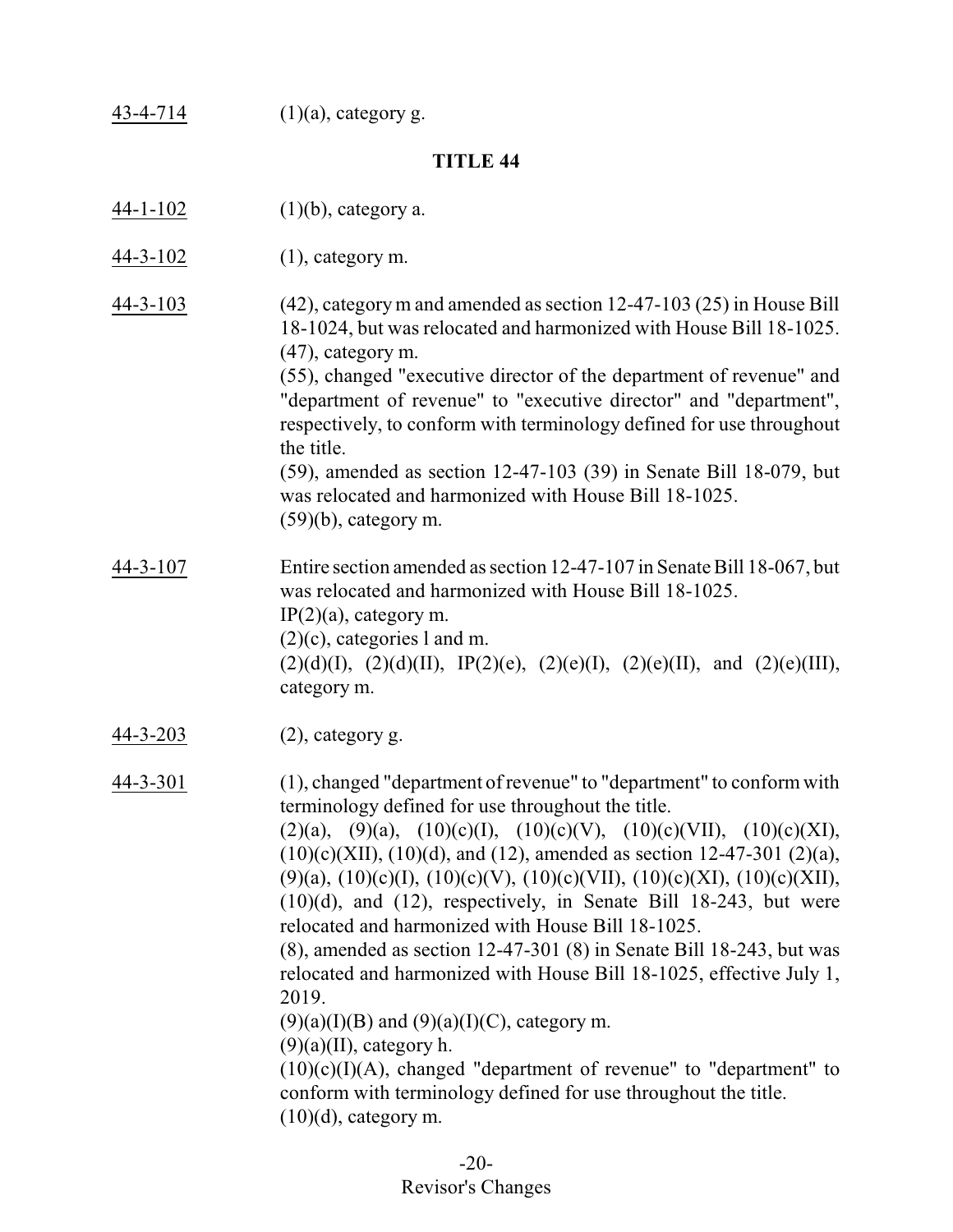|                | $(12)(a.5)(I)$ , categories e and m.                                                                                                                                                                                                                                                                                                                                                                                                                                                                                                                                                                                                                                                                                                                                                                                                                                                                                                                                 |
|----------------|----------------------------------------------------------------------------------------------------------------------------------------------------------------------------------------------------------------------------------------------------------------------------------------------------------------------------------------------------------------------------------------------------------------------------------------------------------------------------------------------------------------------------------------------------------------------------------------------------------------------------------------------------------------------------------------------------------------------------------------------------------------------------------------------------------------------------------------------------------------------------------------------------------------------------------------------------------------------|
| $44 - 3 - 308$ | $(1)(a)$ , $(3)(a)$ , and $(5)$ , amended as section 12-47-308 $(1)(a)$ , $(3)(a)$ , and<br>(5), respectively, in Senate Bill 18-243, but were relocated and<br>harmonized with House Bill 18-1025.<br>$(1)(a)(II)(B)$ , $(3)(a)(II)(B)$ , and $(5)(b)(II)$ , category m.                                                                                                                                                                                                                                                                                                                                                                                                                                                                                                                                                                                                                                                                                            |
| 44-3-313       | IP(1), amended as section 12-47-313 IP(1) in Senate Bill 18-243, but<br>was relocated and harmonized with House Bill 18-1025.<br>$(1)(e)$ , added as section 12-47-313 $(1)(e)$ in Senate Bill 18-243, but<br>was relocated and harmonized with House Bill 18-1025.<br>IP(1)(e)(I) and (1)(e)(IV), category m.<br>$(1)(e)(V)(A)$ and $(1)(e)(V)(B)$ , categories e and m.                                                                                                                                                                                                                                                                                                                                                                                                                                                                                                                                                                                            |
| $44 - 3 - 403$ | $(2)(a)$ , category a.                                                                                                                                                                                                                                                                                                                                                                                                                                                                                                                                                                                                                                                                                                                                                                                                                                                                                                                                               |
| 44-3-409       | $(1)(a)(I)$ , category m and amended as section 12-47-407 $(1)(a)(I)$ in<br>Senate Bill 18-067, but was relocated and harmonized with House Bill<br>18-1025.<br>$(1)(a)(II)$ , amended as section 12-47-407 $(1)(a)(II)$ in Senate Bill<br>18-243, but was relocated and harmonized with House Bill 18-1025.<br>$(1)(a)(II)(C)$ , category m.<br>$(2)$ and $(3)$ , amended as section 12-47-407 $(2)$ and $(3)$ , respectively, in<br>Senate Bill 18-243, but were relocated and harmonized with House Bill<br>18-1025, effective January 1, 2019.<br>$(2)(b)$ and $(3)(a)(III)$ , as they take effect January 1, 2019, category m.                                                                                                                                                                                                                                                                                                                                  |
| 44-3-410       | $(1)(a)(I)$ , IP $(1)(b)(IV)$ , and $(1)(b)(IV)(B)$ , amended as section<br>12-47-408 (1)(a)(I), IP(1)(b)(IV), and (1)(b)(IV)(B), respectively, in<br>Senate Bill 18-243, but were relocated and harmonized with House Bill<br>18-1025.<br>$(1)(a)(I)(C)$ , category m.<br>$(2)(a)(II), (2)(a)(III), and (3), amended as section 12-47-408 (2)(a)(II),$<br>$(2)(a)(III)$ , and $(3)$ , respectively, in Senate Bill 18-243, but were<br>relocated and harmonized with House Bill 18-1025, effective January<br>1, 2019.<br>$(3)(a)(III)$ , category m.<br>IP(4)(b)(IV), amended as section 12-47-408 IP(4)(b)(IV) in Senate Bill<br>18-243, but was relocated and harmonized with House Bill 18-1025.<br>$(4)(b)(V)$ and $(4)(c)$ , added as section 12-47-408 $(4)(b)(V)$ and $(4)(c)$ ,<br>respectively, in Senate Bill 18-243, but were relocated and harmonized<br>with House Bill 18-1025.<br>(7), category m and added as section 12-47-408 (8) in Senate Bill |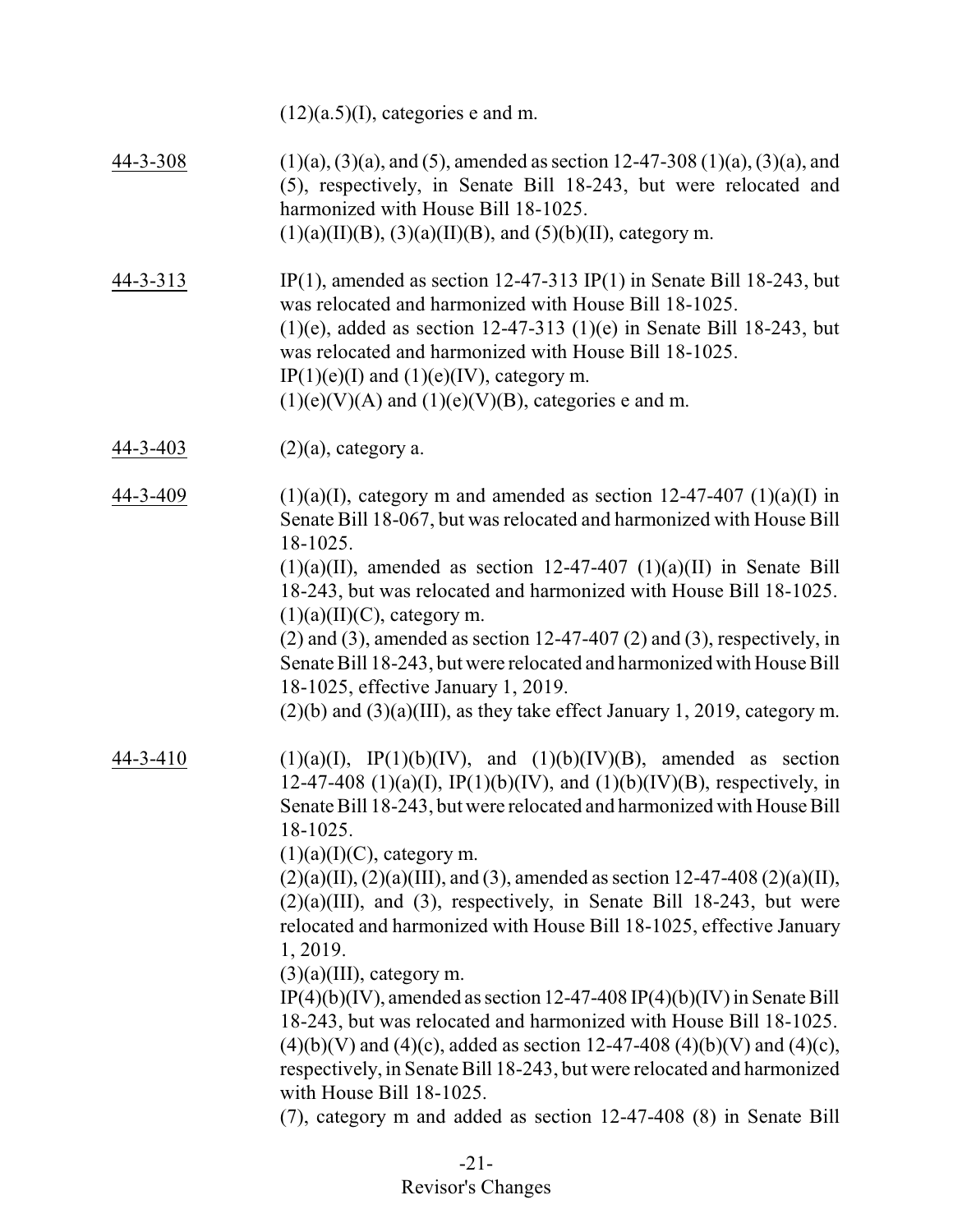18-243, but was relocated and harmonized with House Bill 18-1025, effective January 1, 2019.

- 44-3-414 (9)(a), amended as section 12-47-412 (9)(a) in HouseBill 18-1375, but was relocated and harmonized with House Bill 18-1025.
- 44-3-416 (1), amended as section 12-47-414 (1) in Senate Bill 18-034, but was relocated and harmonized with House Bill 18-1025.
- 44-3-417 (5)(b), category g.
- 44-3-423 (2)(b), amended as section 12-47-421 (2)(b) in Senate Bill 18-173, but was relocated and harmonized with House Bill 18-1025.
- 44-3-429 Added as section 12-47-427 in Senate Bill 18-138, but was relocated and harmonized with House Bill 18-1025.  $(1)(a)$  to  $(1)(k)$  and IP(2), category m.
- 44-3-502 (1)(a), changed "department of revenue" to "department" to conform with terminology defined for use throughout the title.  $(1)(c)$ , amended as section 12-47-502  $(1)(c)$  in House Bill 18-1026, but was relocated and harmonized with House Bill 18-1025. (2), changed "department of revenue" to "department" to conformwith terminology defined for use throughout the title.
- 44-3-503 (1)(a), category g.  $(1)(b)$ ,  $(1)(d)$ ,  $(3)$ ,  $(6)$ , and  $(9)$ , changed "department of revenue" to "department" to conform with terminology defined for use throughout the title.
- $44-3-504$  (1)(a) and (1)(b), changed "department of revenue" to "department" to conform with terminology defined for use throughout the title.  $(2)(a)$  and  $(2)(b)(I)$ , changed "executive director of the department of revenue" and "department of revenue" to "executive director" and "department", respectively, to conform with terminology defined for use throughout the title. (3), changed "executive director of the department of revenue" to "executive director" to conform with terminology defined for use throughout the title.
- 44-3-505 (3), changed "department of revenue" to "department" to conformwith terminology defined for use throughout the title.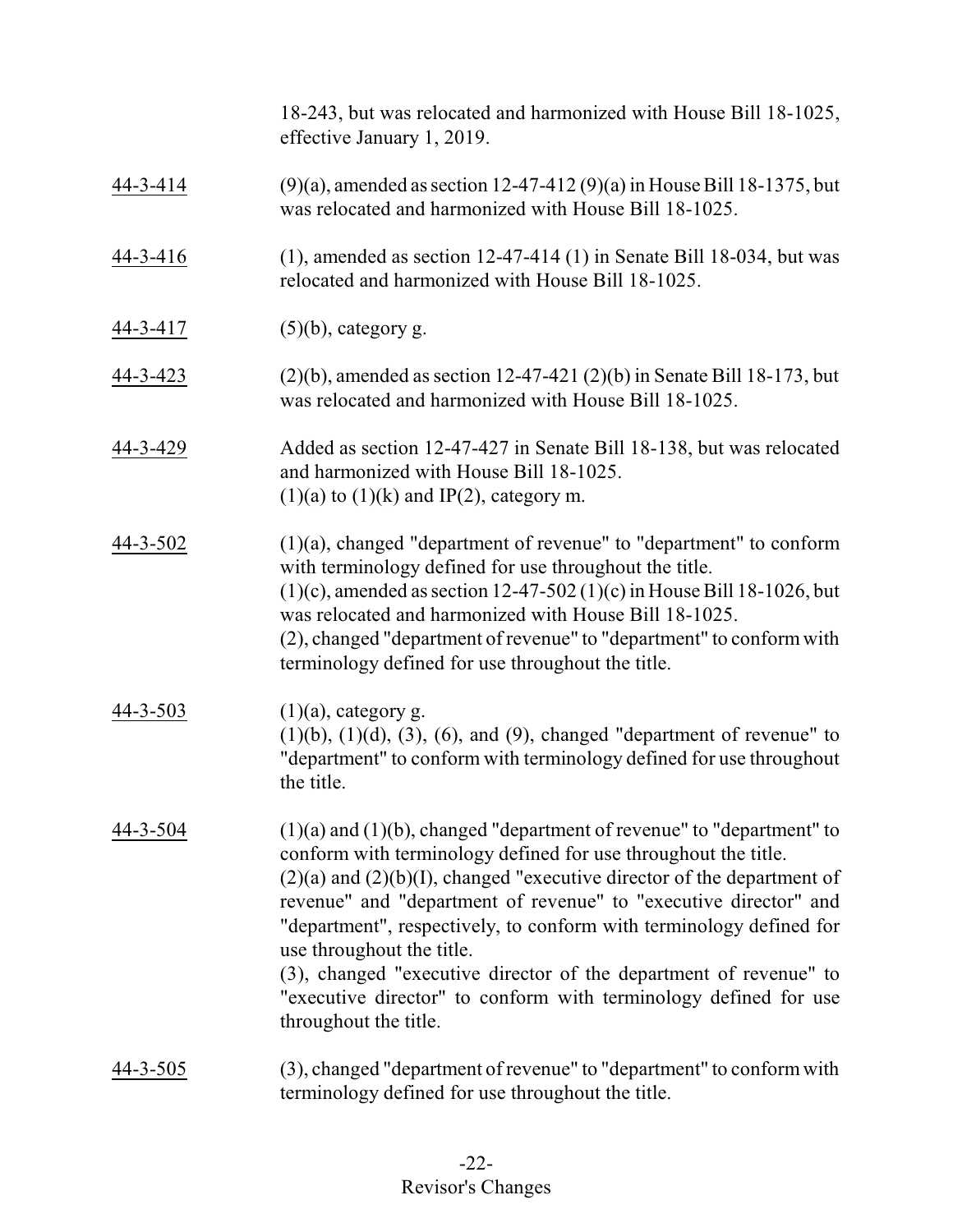- 44-3-601 (8)(c), category m and added as section  $12-47-601$  (7.5)(c) in Senate Bill 18-243, but was relocated and harmonized with House Bill 18-1025.
- 44-3-901 IP(1), (1)(g), (1)(n), and (6)(e), amended as section 12-47-901 IP(1),  $(1)(f)$ ,  $(1)(m)$ , and  $(5)(e)$ , respectively, in Senate Bill 18-067, but were relocated and harmonized with House Bill 18-1025.

IP(1), (1)(i)(I), (1)(i)(II), (6)(c), (6)(k), (6)(p)(I)(B), (6)(p)(II),  $(6)(p)(III)$ ,  $(10)(b)$ , and  $(11)$ , amended as section 12-47-901 IP(1),  $(1)(h)(I), (1)(h)(II), (5)(c), (5)(k), (5)(p)(I)(B), (5)(p)(II), (5)(p)(III),$ (9)(b), and (10), respectively, in Senate Bill 18-243, but were relocated and harmonized with House Bill 18-1025, effective January 1, 2019.  $(1)(g)$ , amended as section 12-47-901  $(1)(f)$  in Senate Bill 18-243, but was relocated and harmonized with Senate Bill 18-067 and House Bill 18-1025, effective January 1, 2019.

 $(1)(i)(VII)$ , added as section 12-47-901  $(1)(h)(VII)$  in Senate Bill 18-243, but was relocated and harmonized with House Bill 18-1025, effective January 1, 2019.

 $(1)(m)$ , amended as section 12-47-901  $(1)(1)$  in House Bill 18-1375, but was relocated and harmonized with House Bill 18-1025.

(4)(c), amended as section 12-47-901 (3)(c) in Senate Bill 18-124, but was relocated and harmonized with House Bill 18-1025.

 $(6)(n)(I)$ , amended as section 12-47-901  $(5)(n)(I)$  in House Bill 18-1024, but was relocated and harmonized with House Bill 18-1025. (1)(g), as it is effective until and as it takes effect January 1, 2019, category m.

 $(1)(i)(I)(A)$  and  $(1)(i)(VII)$ , as they take effect January 1, 2019, category m.

 $(1)(n)$ , category m.

(6)(e), as it is effective until and as it takes effect January 1, 2019, category m.

 $(6)(k)(I), (6)(k)(II)(A), (6)(k)(II)(B), and (6)(k)(V),$  as they take effect January 1, 2019, category m.

 $(6)(n)(I)$ , category m.

 $(6)(p)(I)(B)$  and  $(6)(p)(III)$ , as they take effect January 1, 2019, category m.

 $(10)(b)$  and  $(11)(c)$ , as they take effect January 1, 2019, categories l and m.

- 44-3-910 (1)(a), changed "department of revenue" to "department" to conform with terminology defined for use throughout the title.
- 44-3-1002 (1), changed "department of revenue" to "department" to conform with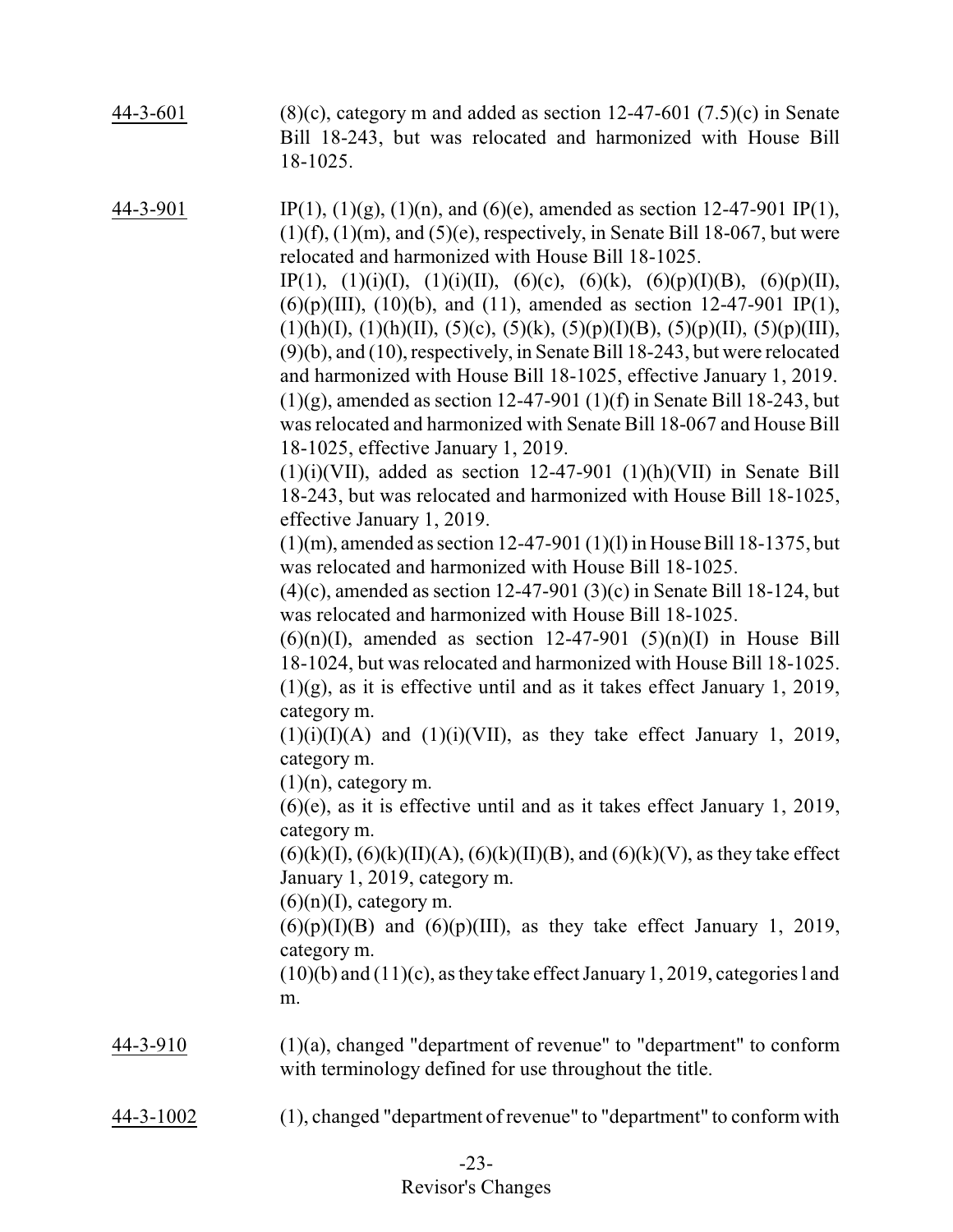|                | terminology defined for use throughout the title.                                                                                                                                                                                                                                                                                                                                                                                                                                                                                                                                                                                                                |
|----------------|------------------------------------------------------------------------------------------------------------------------------------------------------------------------------------------------------------------------------------------------------------------------------------------------------------------------------------------------------------------------------------------------------------------------------------------------------------------------------------------------------------------------------------------------------------------------------------------------------------------------------------------------------------------|
| $44 - 4 - 103$ | $(1)(a)$ , as it takes effect January 1, 2019, category j.<br>(6), changed "executive director of the department of revenue" and<br>"department of revenue" to "executive director" and "department",<br>respectively, to conform with terminology defined for use throughout<br>the title.                                                                                                                                                                                                                                                                                                                                                                      |
| 44-4-104       | IP(1) and (1)(c), amended as section 12-46-104 IP(1) and (1)(c),<br>respectively, in Senate Bill 18-243, but were relocated and harmonized<br>with House Bill 18-1025.<br>$(1)(c)(I)$ and $(1)(c)(II)(A)$ , category e.                                                                                                                                                                                                                                                                                                                                                                                                                                          |
| 44-4-105       | $(2)(a)$ , changed "department of revenue" to "department" to conform<br>with terminology defined for use throughout the title.<br>$(2)(c)$ , amended as section 12-46-105 $(2)(c)$ in House Bill 18-1026, but<br>was relocated and harmonized with House Bill 18-1025.<br>(3), changed "department of revenue" to "department" to conform with<br>terminology defined for use throughout the title.                                                                                                                                                                                                                                                             |
| 44-4-106       | Amended as section 12-46-106 in Senate Bill 18-243, but was<br>relocated and harmonized with House Bill 18-1025, effective January<br>1, 2019.<br>$(1)(b)$ , as it takes effect January 1, 2019, category m.                                                                                                                                                                                                                                                                                                                                                                                                                                                     |
| 44-4-107       | $(1)(c)$ , amended as section 12-46-107 $(1)(c)$ in Senate Bill 18-243, but<br>was relocated and harmonized with House Bill 18-1025.<br>$(1)(c)(I)$ , categories a and e.<br>$(3)$ , added as section 12-46-107 $(3)$ in Senate Bill 18-243, but was<br>relocated and harmonized with House Bill 18-1025.<br>$(3)(a)$ , categories e and m.<br>$(4)$ , $(5)$ , and $(6)$ , added as section 12-46-107 $(4)$ , $(5)$ , and $(6)$ ,<br>respectively, in Senate Bill 18-243, but were relocated and harmonized<br>with House Bill 18-1025, effective January 1, 2019.<br>$(5)$ , $(6)(a)(III)$ , and $(6)(b)$ , as they take effect January 1, 2019, category<br>m. |
| 44-4-109       | $IP(2)$ , changed "executive director of the department of revenue" to<br>"executive director" to conform with terminology defined for use<br>throughout the title.<br>$(2)(a)$ and $(2)(b)$ , changed "department of revenue" to "department" to<br>conform with terminology defined for use throughout the title.                                                                                                                                                                                                                                                                                                                                              |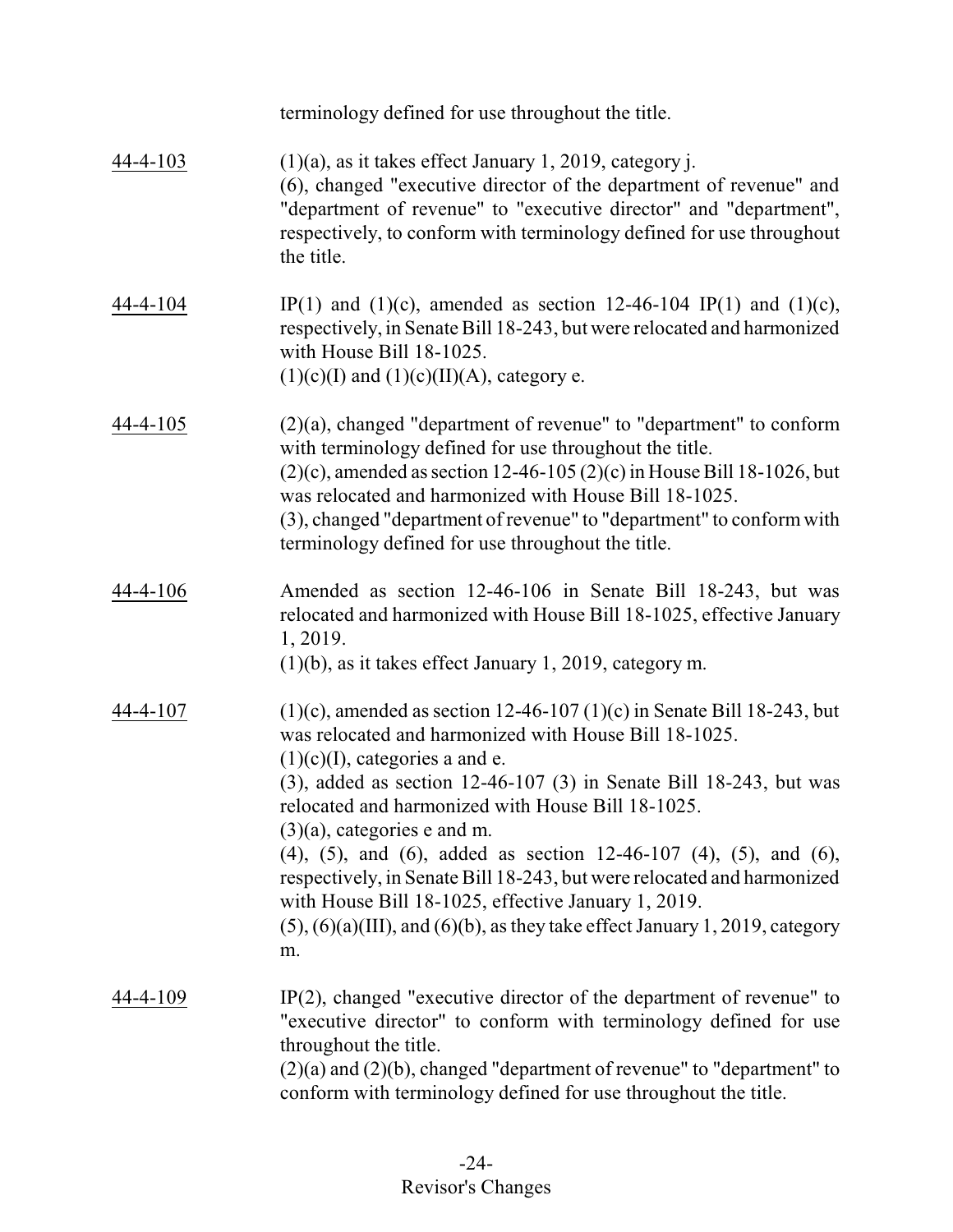| $44 - 5 - 101$   | Amended as section 12-48-101 in House Bill 18-1096 but was<br>relocated and harmonized with House Bill 18-1025.<br>$(2)$ , category m.                                                                                                                                                                                                                                                                                                                                                                                                                                                                                                                                                   |
|------------------|------------------------------------------------------------------------------------------------------------------------------------------------------------------------------------------------------------------------------------------------------------------------------------------------------------------------------------------------------------------------------------------------------------------------------------------------------------------------------------------------------------------------------------------------------------------------------------------------------------------------------------------------------------------------------------------|
| $44 - 5 - 102$   | $(1)$ , amended as section 12-48-102 $(1)$ in House Bill 18-1096, but was<br>relocated and harmonized with House Bill 18-1025.<br>$(2)$ , repealed as section 12-48-102 $(2)$ in House Bill 18-1096, but was<br>relocated and harmonized with House Bill 18-1025.                                                                                                                                                                                                                                                                                                                                                                                                                        |
| $44 - 5 - 104$   | (2), changed "department of revenue" to "department" to conform with<br>terminology defined for use throughout the title.                                                                                                                                                                                                                                                                                                                                                                                                                                                                                                                                                                |
| $44 - 6 - 101$   | Category m and amended as section 24-35-401 in House Bill 18-1025,<br>but was relocated and harmonized with House Bill 18-1026.                                                                                                                                                                                                                                                                                                                                                                                                                                                                                                                                                          |
| $44 - 7 - 105$   | $(7)$ , category g.                                                                                                                                                                                                                                                                                                                                                                                                                                                                                                                                                                                                                                                                      |
| <u>44-11-103</u> | $(1)(b)$ , category j.                                                                                                                                                                                                                                                                                                                                                                                                                                                                                                                                                                                                                                                                   |
| 44-11-104        | $(1.7)$ and $(4.2)$ , added as section 12-43.3-104 $(1.2)$ and $(1.8)$ ,<br>respectively, in Senate Bill 18-187, but were relocated and harmonized<br>with House Bill 18-1023, effective January 1, 2019.<br>(10), changed "division of private occupational schools" to "private<br>occupational school division" to correct an inaccurate reference to the<br>name of the division as created in section 23-64-105.                                                                                                                                                                                                                                                                    |
| 44-11-201        | $(1)$ and $(2)$ , changed "executive director of the department of revenue"<br>and "department of revenue" to "executive director" and "department",<br>respectively, to conform with terminology defined for use throughout<br>the title.                                                                                                                                                                                                                                                                                                                                                                                                                                               |
| 44-11-202        | $(1)(c)$ , changed "department of revenue" to "department" to conform<br>with terminology defined for use throughout the title.<br>$(1)(d)$ , category m.<br>$(2)(a)(XIX)$ , changed "department of revenue" to "department" to<br>conform with terminology defined for use throughout the title.<br>$(2)(a)(XXII)$ , category a.<br>$(2)(a)(XXIII)$ , changed "department of revenue" to "department" to<br>conform with terminology defined for use throughout the title.<br>$(2)(a)(XXX)$ and $(2)(a)(XXXIII)$ , category k.<br>$(2)(a)(XXVI)$ , amended as section 12-43.3-202 $(2)(a)(XXII)$ in Senate<br>Bill 18-271, but was relocated and harmonized with House Bill<br>18-1023. |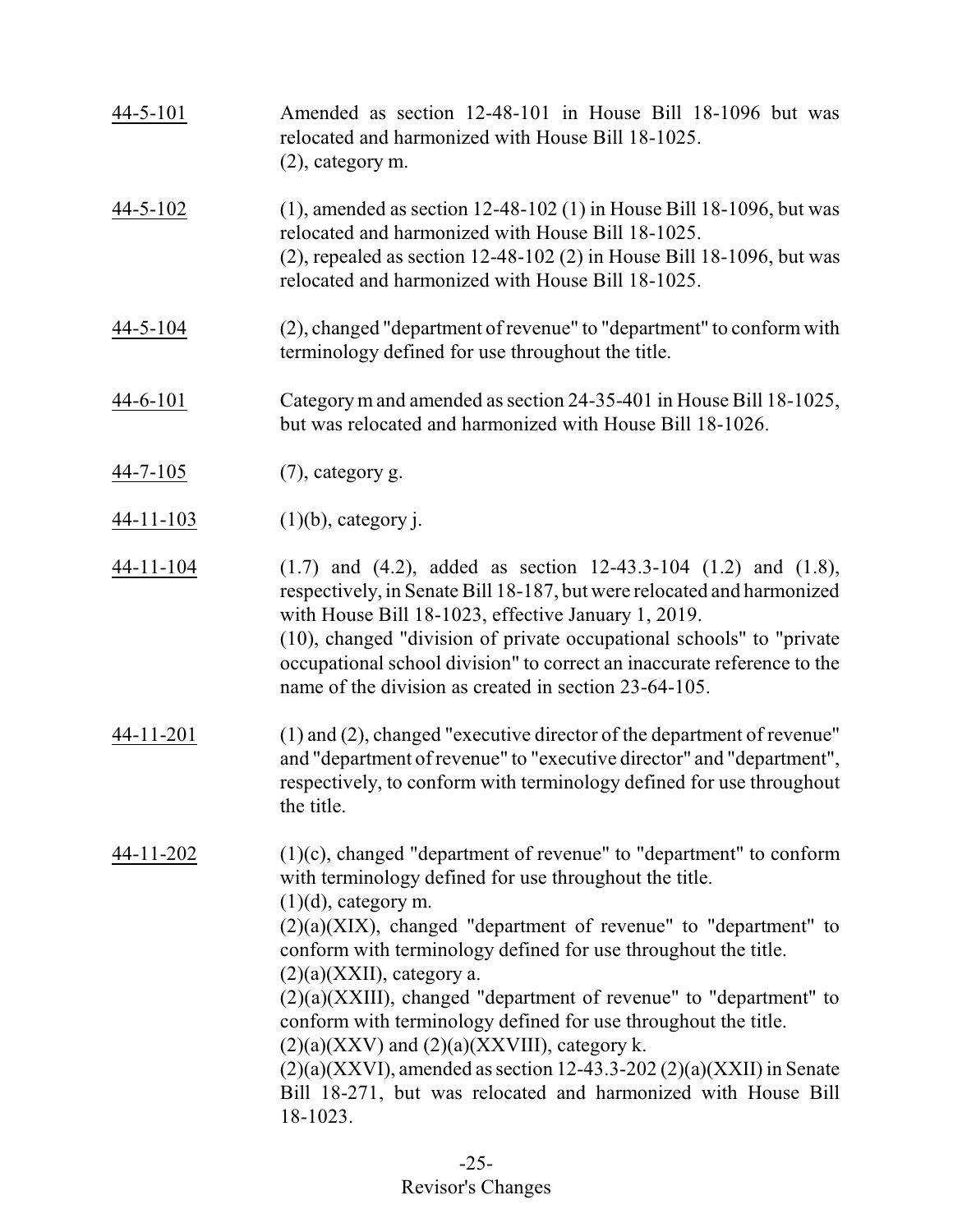$(2)(a)(XXVII)$ , categories a and m and added as section 12-43.3-202 (2)(a)(XXIII) in House Bill 18-1280, but was relocated and harmonized with House Bill 18-1023.

(2)(a)(XXVIII), category m and added as section 12-43.3-202 (2)(a)(XXIII) in House Bill 18-1389, but was relocated and harmonized with House Bill 18-1023.

 $(2)(a)(XXXIX)$ , category j and added as section 12-43.3-202 (2)(a)(XXIII) in Senate Bill 18-271, but was relocated and harmonized with House Bill 18-1023.

 $(3)(a)(I)(G)$ , category m and amended as section 12-43.3-202  $(2.5)(a)(I)(G)$  in Senate Bill 18-105, but was relocated and harmonized with House Bill 18-1023.

 $(3)(a)(I)(H)$ , added as section 12-43.3-202  $(2.5)(a)(I)(H)$  in House Bill 18-1422, but was relocated and harmonized with House Bill 18-1023.  $(3)(a)(IV)$ , added as section 12-43.3-202  $(2.5)(a)(IV)$  in Senate Bill 18-187, but was relocated and harmonized with House Bill 18-1023, effective January 1, 2019.

(4), added as section 12-43.3-202 (4) in House Bill 18-1381, but was relocated and harmonized with House Bill 18-1023, effective July 1, 2019.

- 44-11-307 (3)(b), categories a and g.
- 44-11-310 (4), category a.
- 44-11-311 (1), category m.

 $44-11-401$  (1)(e), changed "division of private occupational schools" to "private occupational school division" to correct an inaccurate reference to the name of the division as created in section 23-64-105.

> (1.5), added as section 12-43.3-401 (1.5) in House Bill 18-1280, but was relocated and harmonized with House Bill 18-1023.

 $(1.5)(a)$  to  $(1.5)(d)$ , category m. 44-11-402 (3) and (4), amended as section 12-43.3-402 (3) and (4), respectively, in House Bill 18-1381, but were relocated and harmonized with House Bill 18-1023.

(3), repealed and reenacted as section 12-43.3-402 (3) in House Bill 18-1381, but was relocated and harmonized with House Bill 18-1023, effective July 1, 2019.

- (3)(a), as it takes effect July 1, 2019, category m.
- $(3)(d)$ , as it takes effect July 1, 2019, category g.
- 44-11-403 Repealed and reenacted as section 12-43.3-403 in House Bill 18-1381,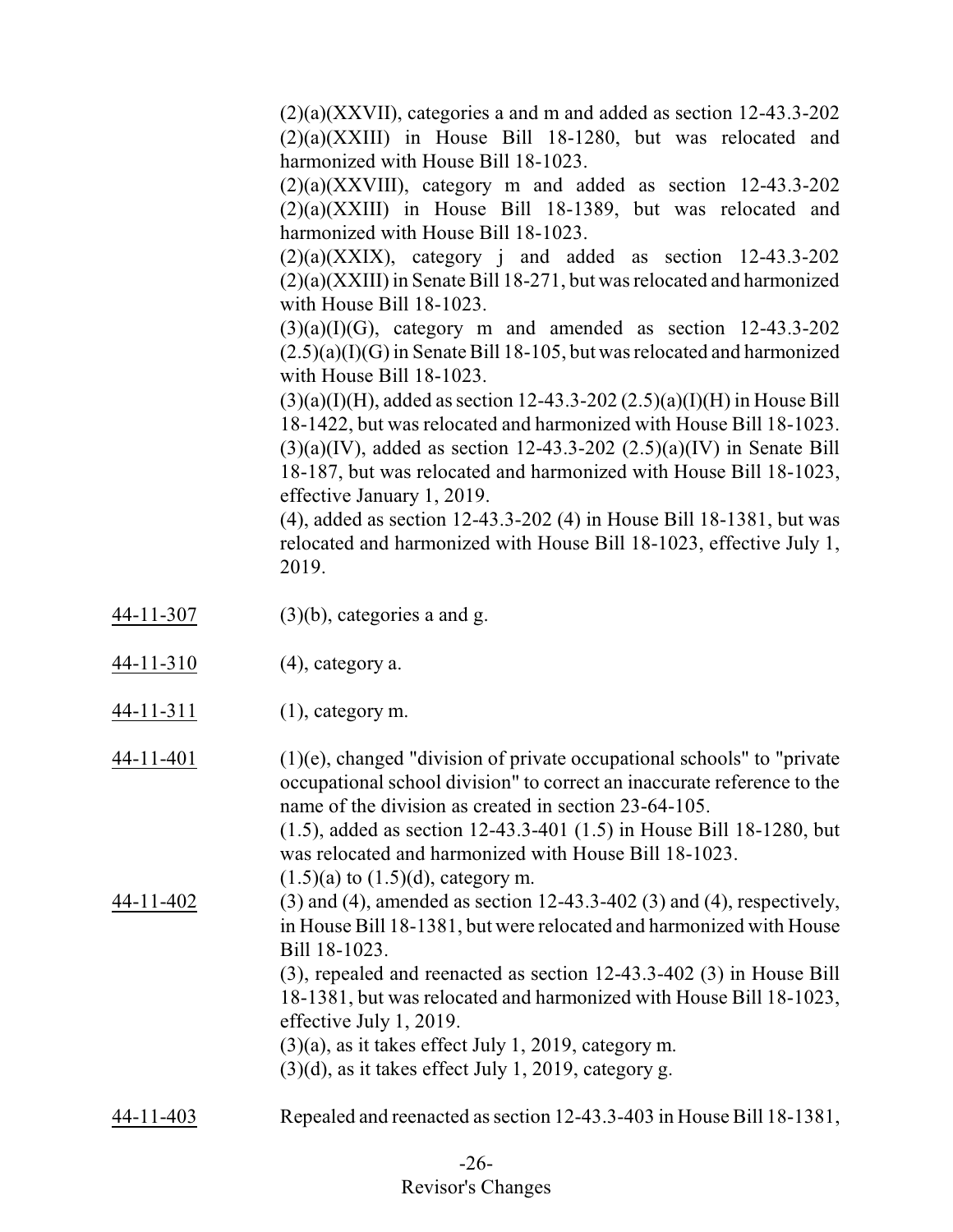|                  | but was relocated and harmonized with House Bill 18-1023, effective<br>July 1, 2019.<br>(3), as it takes effect July 1, 2019, category m.<br>$(4)$ , added as section 12-43.3-403 $(4)$ in House Bill 18-1259, but was<br>relocated and harmonized with House Bill 18-1023.<br>$(4)(d)$ , category m.<br>$(5)$ , added as section 12-43.3-403 (4) in House Bill 18-1389, but was<br>relocated and harmonized with House Bill 18-1023.<br>$(5)(c)$ , category m. |
|------------------|-----------------------------------------------------------------------------------------------------------------------------------------------------------------------------------------------------------------------------------------------------------------------------------------------------------------------------------------------------------------------------------------------------------------------------------------------------------------|
| 44-11-404        | $(1)(b)$ , amended as section 12-43.3-404 $(1)(b)$ in House Bill 18-1381,<br>but was relocated and harmonized with House Bill 18-1023, effective<br>July 1, 2019.<br>$(2)$ , amended as section 12-43.3-404 $(2)$ in Senate Bill 18-271, but was                                                                                                                                                                                                                |
|                  | relocated and harmonized with House Bill 18-1023.<br>$(8)$ , repealed as section 12-43.3-404 $(8)$ in House Bill 18-1381, but was<br>relocated and harmonized with House Bill 18-1023, effective July 1,<br>2019.                                                                                                                                                                                                                                               |
|                  | $(8)(b)$ added paragraph $(b)$ on revision to reflect the future repeal of<br>subsection (8) created by sections 5 and 7 of House Bill 18-1381.<br>$(12)$ , added as section 12-43.3-404 $(12)$ in House Bill 18-1259, but was<br>relocated and harmonized with House Bill 18-1023.<br>$(12)(d)$ , category m.                                                                                                                                                  |
| 44-11-405        | $(1)$ , amended as section 12-43.3-405 $(1)$ in House Bill 18-1422, but<br>was relocated and harmonized with House Bill 18-1023.                                                                                                                                                                                                                                                                                                                                |
| 44-11-501        | $(1)(b)$ , category a and changed "department of revenue" to<br>"department" to conform with terminology defined for use throughout<br>the title.<br>(2), changed "executive director of the department of revenue" to<br>"executive director" to conform with terminology defined for use<br>throughout the title.                                                                                                                                             |
| 44-11-502        | (1), changed "department of revenue" to "department" to conform with<br>terminology defined for use throughout the title.                                                                                                                                                                                                                                                                                                                                       |
| <u>44-11-901</u> | $(4)(e)$ and $(5)$ , repealed as section 12-43.3-901 $(4)(e)$ and $(5)$ ,<br>respectively, in House Bill 18-1381, but were relocated and<br>harmonized with House Bill 18-1023, effective July 1, 2019.<br>$(4)(e)(II)$ and $(5)(b)$ , added subparagraph $(II)$ and paragraph $(b)$ on<br>revision to reflect the future repeals of subsections $(4)(e)$ and $(5)$ ,<br>respectively, created by sections 6 and 7 of House Bill 18-1381.                       |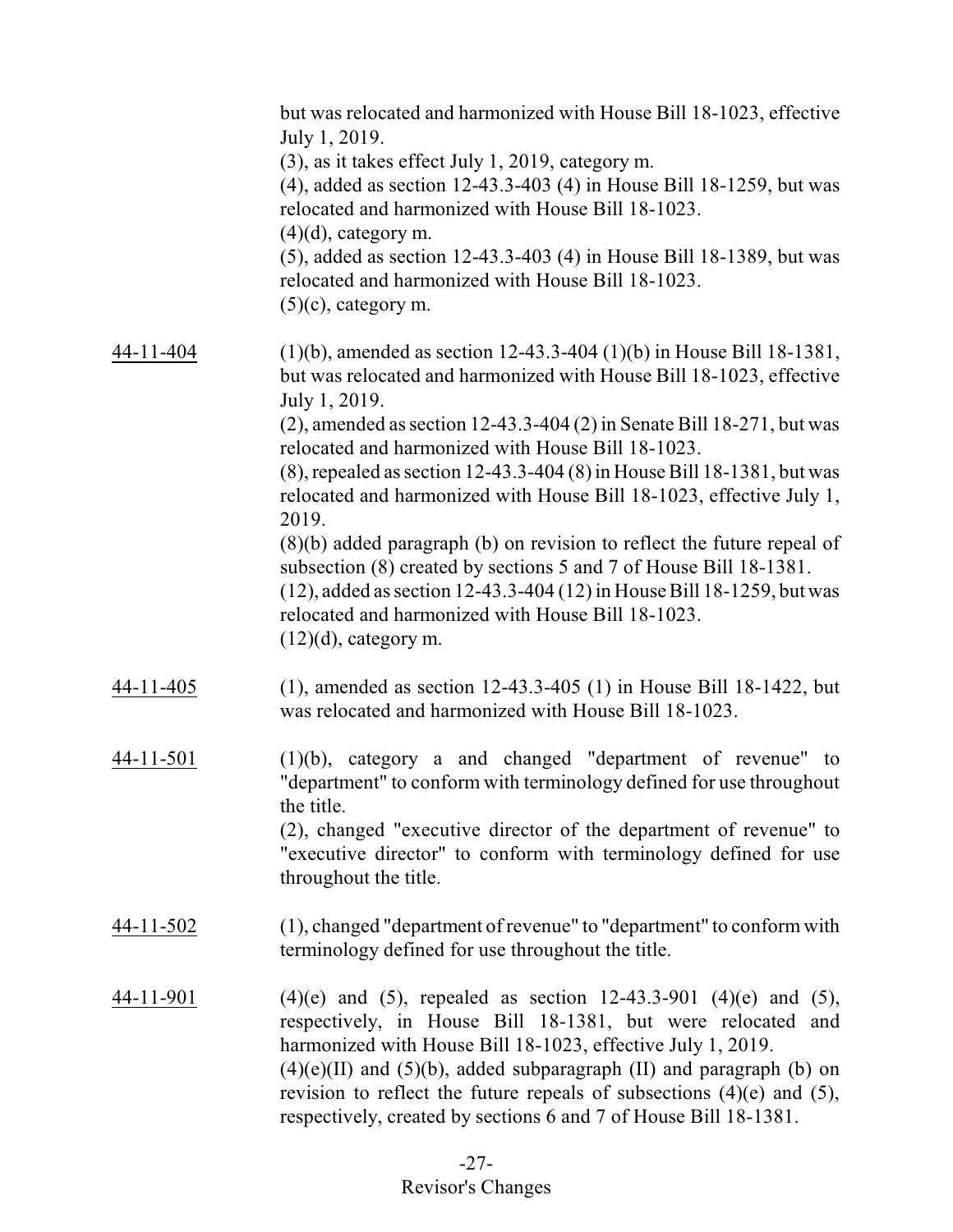| 44-12-103 | $(3.3)$ and $(5.2)$ , added as section 12-43.4-103 $(1.7)$ and $(2.7)$ ,<br>respectively, in Senate Bill 18-187, but were relocated and harmonized<br>with House Bill 18-1023, effective January 1, 2019.<br>(13), changed "division of private occupational schools" to "private"<br>occupational school division" to correct an inaccurate reference to the<br>name of the division as created in section 23-64-105.                                                                                                                                                                                                                                                                                                                                                                                                                                                                                                                                                                                                                                                                                                                                                                                                                                                                                                                                                                                                                                                     |
|-----------|----------------------------------------------------------------------------------------------------------------------------------------------------------------------------------------------------------------------------------------------------------------------------------------------------------------------------------------------------------------------------------------------------------------------------------------------------------------------------------------------------------------------------------------------------------------------------------------------------------------------------------------------------------------------------------------------------------------------------------------------------------------------------------------------------------------------------------------------------------------------------------------------------------------------------------------------------------------------------------------------------------------------------------------------------------------------------------------------------------------------------------------------------------------------------------------------------------------------------------------------------------------------------------------------------------------------------------------------------------------------------------------------------------------------------------------------------------------------------|
| 44-12-104 | $(6)$ , removed the subsection $(6)$ designation from the section because<br>it had been previously repealed.                                                                                                                                                                                                                                                                                                                                                                                                                                                                                                                                                                                                                                                                                                                                                                                                                                                                                                                                                                                                                                                                                                                                                                                                                                                                                                                                                              |
| 44-12-202 | $(3)(a)(IV)(H)$ , amended as section 12-43.4-202 $(3)(a)(IV)(H)$ in Senate<br>Bill 18-105, but was relocated and harmonized with House Bill<br>18-1023.<br>$(3)(a)(IV)(I)$ , added as section 12-43.4-202 $(3)(a)(IV)(I)$ in House Bill<br>18-1422, but was relocated and harmonized with House Bill 18-1023.<br>$(3)(a)(XX)$ and $(3)(a)(XX)$ , amended as section 12-43.4-202<br>$(3)(a)(XIX)$ and $(3)(a)(XX)$ , respectively, in House Bill 18-1280, but<br>were relocated and harmonized with House Bill 18-1023.<br>$(3)(a)(XX)$ and $(3)(a)(XX)$ , amended as section 12-43.4-202<br>$(3)(a)(XIX)$ and $(3)(a)(XX)$ , respectively, in Senate Bill 18-271, but<br>were relocated and harmonized with House Bill 18-1023.<br>$(3)(a)(XXI)$ and $(3)(a)(XXIII)$ , category k.<br>$(3)(a)(XXII)$ , categories a and m and added as section 12-43.4-202<br>$(3)(a)(XXI)$ in House Bill 18-1280, but was relocated and harmonized<br>with House Bill 18-1023.<br>$(3)(a)(XXIII)$ , category m and added as section 12-43.4-202<br>$(3)(a)(XXI)$ in House Bill 18-1389, but was relocated and harmonized<br>with House Bill 18-1023.<br>$(3)(a)(XXIV)$ , category j and added as section 12-43.4-202 $(3)(a)(XXI)$<br>in Senate Bill 18-271, but was relocated and harmonized with House<br>Bill 18-1023.<br>$(5)$ , added as section 12-43.4-202 $(5)$ in Senate Bill 18-187, but was<br>relocated and harmonized with House Bill 18-1023, effective January<br>1, 2019. |
| 44-12-306 | $(3)(b)$ , categories a and g.                                                                                                                                                                                                                                                                                                                                                                                                                                                                                                                                                                                                                                                                                                                                                                                                                                                                                                                                                                                                                                                                                                                                                                                                                                                                                                                                                                                                                                             |
| 44-12-401 | $(1)(e)$ , changed "division of private occupational schools" to "private"<br>occupational school division" to correct an inaccurate reference to the<br>name of the division as created in section 23-64-105.<br>$(1.5)$ , added as section 12-43.4-401 $(1.5)$ in House Bill 18-1280, but<br>was relocated and harmonized with House Bill 18-1023.<br>$(1.5)(a)$ to $(1.5)(d)$ , category m.                                                                                                                                                                                                                                                                                                                                                                                                                                                                                                                                                                                                                                                                                                                                                                                                                                                                                                                                                                                                                                                                             |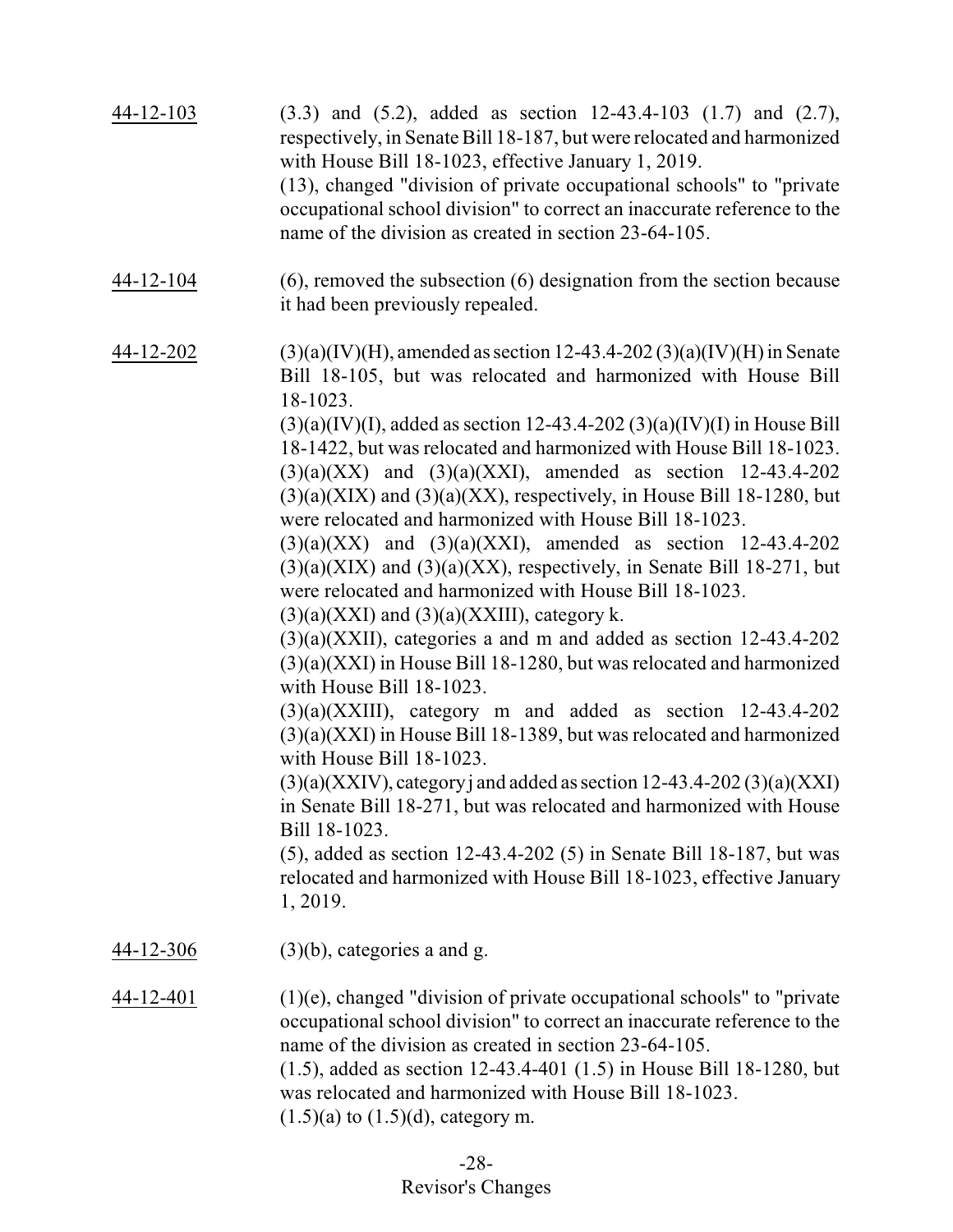| 44-12-402       | $(7)(b)$ , category m.                                                                                                                                                                                                                                                                                                                                                                                                                                                                                          |
|-----------------|-----------------------------------------------------------------------------------------------------------------------------------------------------------------------------------------------------------------------------------------------------------------------------------------------------------------------------------------------------------------------------------------------------------------------------------------------------------------------------------------------------------------|
| 44-12-403       | (6), added as section 12-43.4-403 (7) in House Bill 18-1259, but was<br>relocated and harmonized with House Bill 18-1023.<br>$(6)(a)$ , $(6)(c)$ , $(6)(d)$ , $(6)(e)$ , $(6)(f)$ , $(6)(i)$ , and $(6)(j)$ , category m.<br>(7), added as section 12-43.4-403 (7) in House Bill 18-1389, but was<br>relocated and harmonized with House Bill 18-1023.<br>$(7)(c)$ , category m.                                                                                                                                |
| 44-12-404       | $(1)(b)$ , category m and amended as section 12-43.4-404 $(1)(b)$ in House<br>Bill 18-1389, but was relocated and harmonized with House Bill<br>18-1023.<br>$(1)(c)$ , category a.<br>$(2)$ , amended as section 12-43.4-404 $(2)$ in Senate Bill 18-271, but was<br>relocated and harmonized with House Bill 18-1023.<br>$(10)$ , added as section 12-43.4-404 $(10)$ in House Bill 18-1259, but was<br>relocated and harmonized with House Bill 18-1023.<br>$(10)(c)$ , category m.                           |
| 44-12-405       | $(1)$ , amended as section 12-43.4-405 $(1)$ in House Bill 18-1422, but<br>was relocated and harmonized with House Bill 18-1023.                                                                                                                                                                                                                                                                                                                                                                                |
| $44 - 20 - 101$ | $(1)(a)$ , category a.                                                                                                                                                                                                                                                                                                                                                                                                                                                                                          |
| $44 - 20 - 111$ | $(5)(c)$ , category g.                                                                                                                                                                                                                                                                                                                                                                                                                                                                                          |
| 44-20-117       | Amended as section 12-6-114 in Senate Bill 18-219, but was relocated<br>and harmonized with Senate Bill 18-030.                                                                                                                                                                                                                                                                                                                                                                                                 |
| 44-20-124       | $(1)(x)(II)$ , changed "fuel-cell motor motorcycles" to "fuel-cell<br>motorcycles" to correct an error in terminology.                                                                                                                                                                                                                                                                                                                                                                                          |
| 44-20-133       | IP(1), category m; changed "department of revenue" to "department"<br>to conform with terminology defined for use throughout the title; and<br>amended as section $12-6-123$ IP(1) in House Bill 18-1105, but was<br>relocated and harmonized with Senate Bill 18-030.<br>$(1)(b)$ and $(1)(c)$ , category a.<br>$(1)(d)$ and $(1)(e)$ , category m and added as section 12-6-123 $(1)(e)$ and<br>$(1)(f)$ , respectively, in House Bill 18-1105, but were relocated and<br>harmonized with Senate Bill 18-030. |
| 44-20-141.5     | Added as section 12-6-132.5 in Senate Bill 18-219, but was relocated<br>and harmonized with Senate Bill 18-030.                                                                                                                                                                                                                                                                                                                                                                                                 |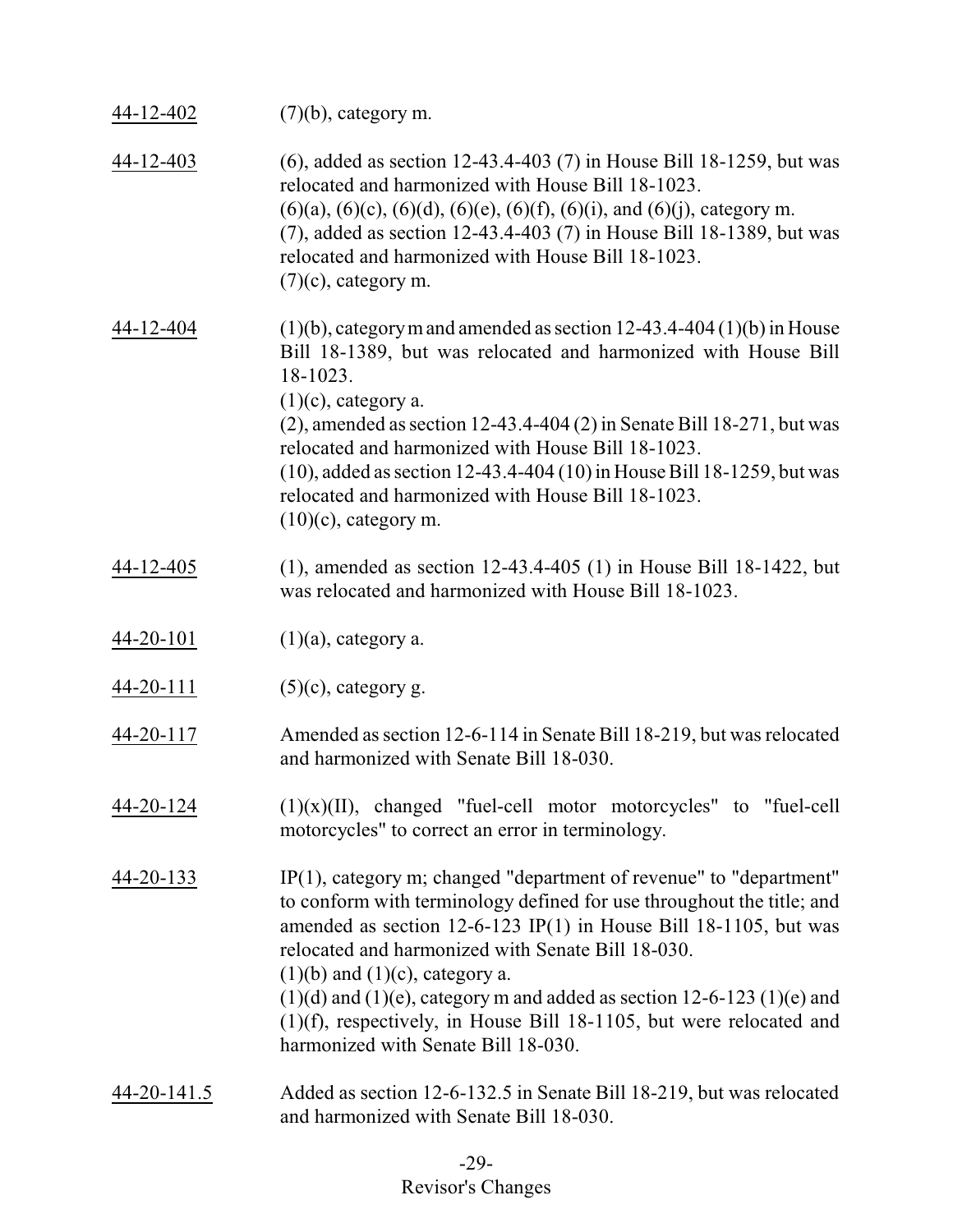|                  | $(2)$ , category g.<br>$(5)(d)(II)$ , category m.<br>$(7)(f)$ , added "dealer" after "motor vehicle" to correct an error that<br>occurred in the Senate Business, Labor, and Technology Committee<br>Report in which the word was omitted.                                                                                           |
|------------------|--------------------------------------------------------------------------------------------------------------------------------------------------------------------------------------------------------------------------------------------------------------------------------------------------------------------------------------|
| 44-20-141.6      | Added as section 12-6-132.6 in Senate Bill 18-219, but was relocated<br>and harmonized with Senate Bill 18-030.<br>$IP(4)(a)$ , changed "recreation vehicle" to "recreational vehicle" to<br>conform with terminology defined for use throughout the section.<br>$(6)(a)$ and $(6)(b)$ , category g.<br>$(7)(b)(I)(B)$ , category h. |
| 44-20-411        | $(5)(c)$ , category g.                                                                                                                                                                                                                                                                                                               |
| <u>44-20-423</u> | $(1)(a)$ and IP(1)(x)(I), amended as section 12-6-523 (1)(a) and<br>$IP(1)(x)(I)$ , respectively, in House Bill 18-1354, but were relocated and<br>harmonized with Senate Bill 18-030.<br>$(2)$ , amended as section 12-6-523 $(2)$ in House Bill 18-1105, but was<br>relocated and harmonized with Senate Bill 18-030.              |
| 44-20-430        | Category m and amended as section 12-6-528 in House Bill 18-1105,<br>but was relocated and harmonized with Senate Bill 18-030.                                                                                                                                                                                                       |
| 44-20-439.5      | Added as section 12-6-538.5 in Senate Bill 18-219, but was relocated<br>and harmonized with Senate Bill 18-030.<br>$(5)(d)(II)$ , category m.<br>$(7)(f)$ , added "dealer" after "powersports vehicle" to correct an error<br>that occurred in a Second Reading House Floor Amendment in which<br>the word was omitted.              |
| 44-30-302        | $(1)(n)$ , amended as section 12-47.1-302 $(1)(n)$ in House Bill 18-1234,<br>but was relocated and harmonized with Senate Bill 18-034.                                                                                                                                                                                               |
| 44-30-512        | $(2)(a)$ , category g.                                                                                                                                                                                                                                                                                                               |
| <u>44-30-526</u> | $(4)(d)$ , category g.                                                                                                                                                                                                                                                                                                               |
| <u>44-30-601</u> | $(3)(a)$ , category a.                                                                                                                                                                                                                                                                                                               |
| <u>44-30-701</u> | IP(2)(a) and (2)(a)(III), amended as section 12-47.1-701 IP(2)(a) and<br>$(2)(a)(III)$ , respectively, in Senate Bill 18-191, but were relocated and<br>harmonized with Senate Bill 18-034.                                                                                                                                          |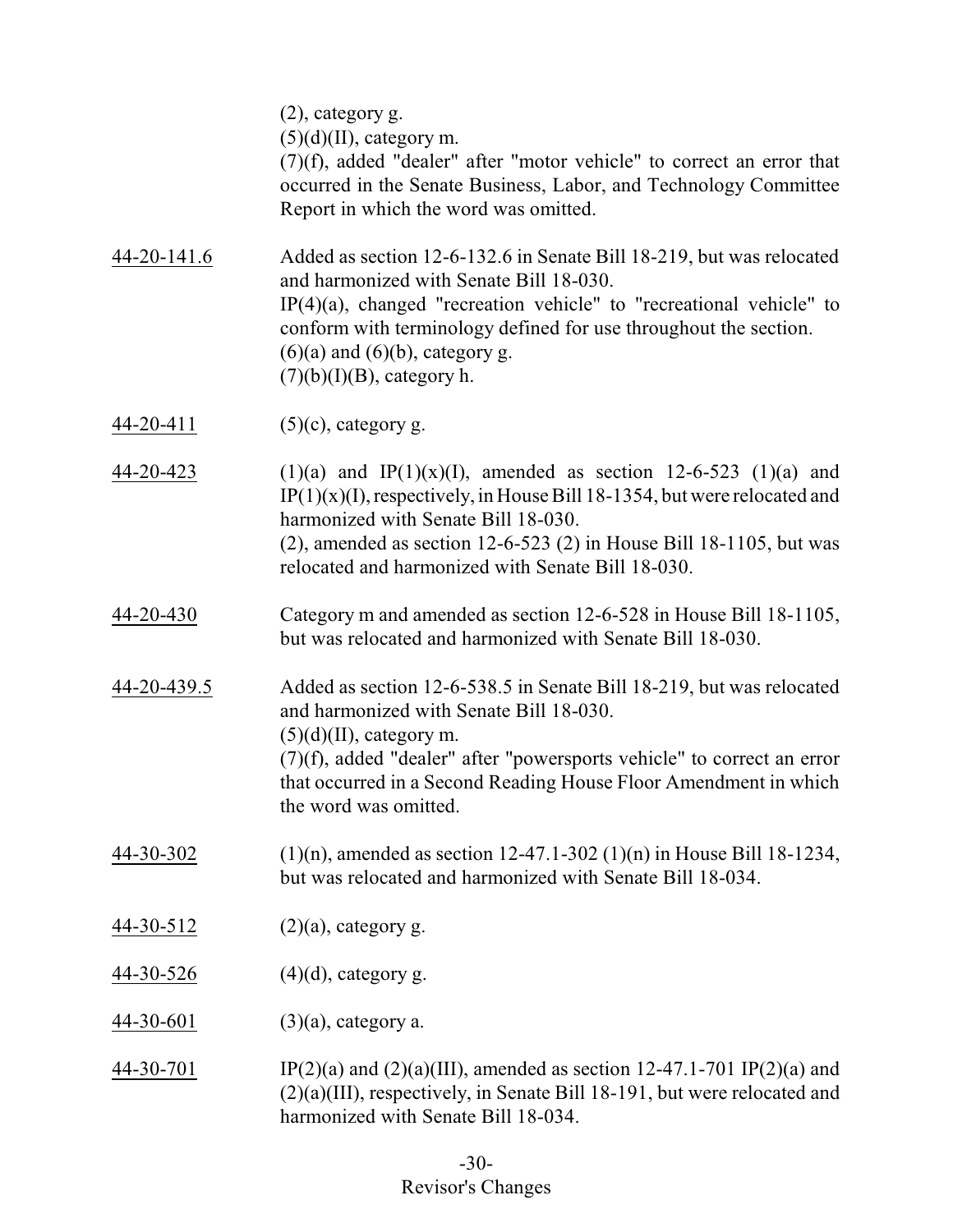|            | $(2)(a)(III)(A)$ , categories a and m.                                                                                                                                                                                                                                                            |
|------------|---------------------------------------------------------------------------------------------------------------------------------------------------------------------------------------------------------------------------------------------------------------------------------------------------|
| 44-30-829  | $IP(1)(b)$ , category j.                                                                                                                                                                                                                                                                          |
| 44-30-830  | $(2)(a)$ , category a.                                                                                                                                                                                                                                                                            |
| 44-30-1201 | $(5)(c)(I)(A)$ , category g.<br>(10), added as section 12-47.1-1201 (10) in House Bill 18-1293, but<br>was relocated and harmonized with Senate Bill 18-034.<br>$(11)$ , added as section 12-47.1-1201 $(11)$ in House Bill 18-1340, but<br>was relocated and harmonized with Senate Bill 18-034. |
| 44-30-1202 | $(1)$ , category g.                                                                                                                                                                                                                                                                               |
| 44-30-1301 | $(1)$ , amended as section 12-47.1-1601 $(1)(a)$ in Senate Bill 18-191, but<br>was relocated and harmonized with Senate Bill 18-034.<br>$(1)(a)$ and $(1)(b)(I)$ , category m.<br>$(2)(b)(I)$ , category g.                                                                                       |
| 44-32-101  | Amended as section 12-60-101 in Senate Bill 18-172, but was<br>relocated and harmonized with House Bill 18-1024.<br>$(1)(b)$ , category a.<br>$IP(1)(c)$ , category m.                                                                                                                            |
| 44-32-102  | $(14)$ , category h.                                                                                                                                                                                                                                                                              |
| 44-32-202  | $IP(3)$ , Senate Bill 18-182 superseded by House Bill 18-1024.<br>$(3)(h)$ , amended as section 12-60-202 $(3)(h)$ in Senate Bill 18-182, but<br>was relocated and harmonized with House Bill 18-1024.<br>$(3)(h)(II)$ , category m.                                                              |
| 44-32-501  | $(1)(b)$ and $(2)(a)$ , amended as section 12-60-501 $(1)(b)$ and $(2)(a)$ ,<br>respectively, in Senate Bill 18-172, but were relocated and harmonized<br>with House Bill 18-1024.                                                                                                                |
| 44-32-503  | $(1)$ , amended as section 12-60-503 $(1)$ in Senate Bill 18-172, but was<br>relocated and harmonized with House Bill 18-1024.<br>$(1)(a.5)(I)$ , category g.                                                                                                                                     |
| 44-32-507  | $IP(1)$ , Senate Bill 18-035 superseded by House Bill 18-1024.<br>$(1)(w)$ , category m and amended as section 12-60-507 $(1)(w)(I)$ in<br>Senate Bill 18-035, but was relocated and harmonized with House Bill<br>18-1024.                                                                       |